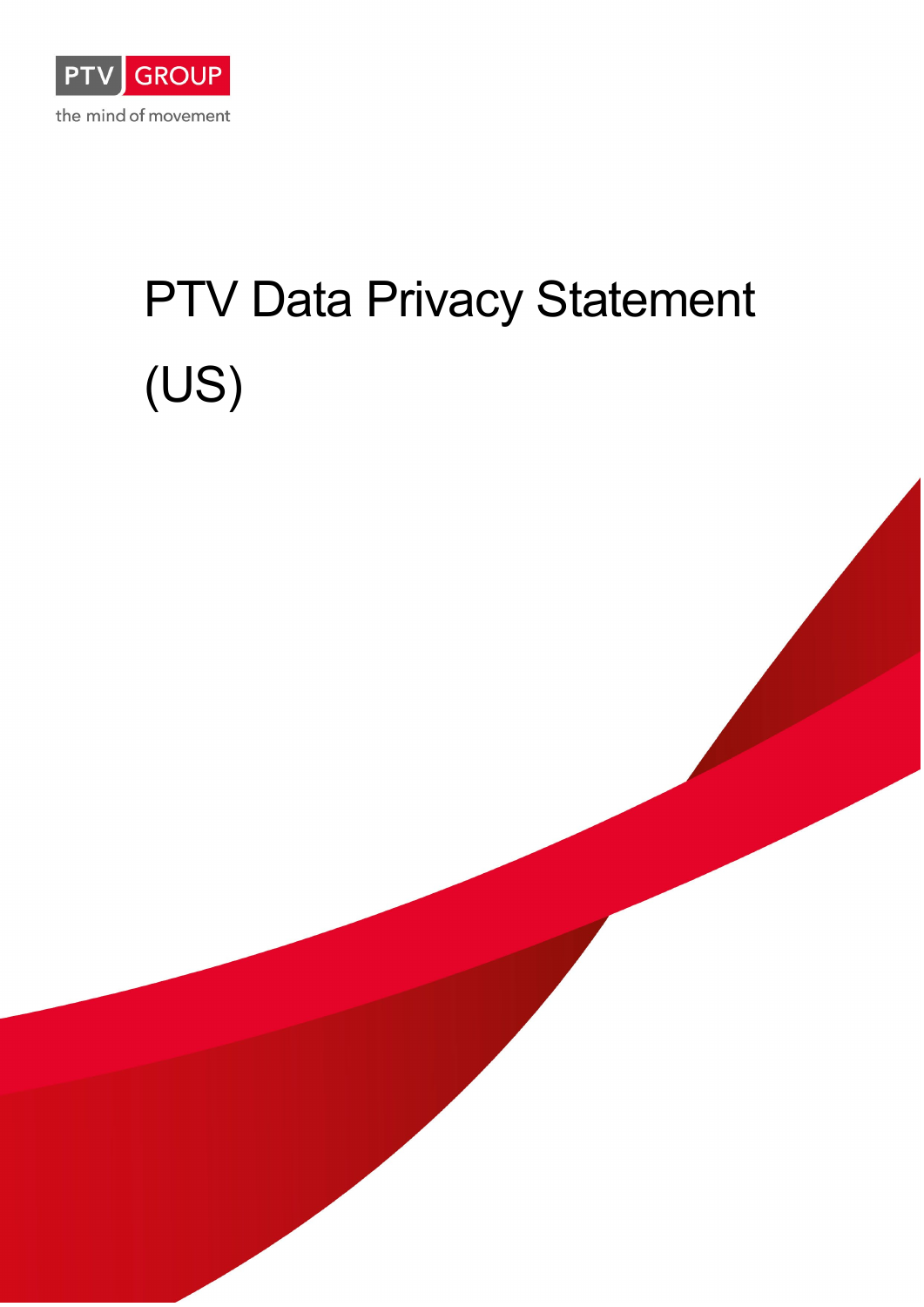# **Contents**

| 1            |  |                                                                    |  |  |  |  |
|--------------|--|--------------------------------------------------------------------|--|--|--|--|
| 1.1          |  |                                                                    |  |  |  |  |
| 1.2          |  | Processing of personal data when using our websites 5              |  |  |  |  |
| 1.3          |  | What rights do you have as far as your information is concerned? 6 |  |  |  |  |
| 1.4          |  |                                                                    |  |  |  |  |
| 1.5          |  |                                                                    |  |  |  |  |
| 1.6          |  |                                                                    |  |  |  |  |
| 1.7          |  |                                                                    |  |  |  |  |
| 1.8          |  |                                                                    |  |  |  |  |
| $\mathbf{2}$ |  |                                                                    |  |  |  |  |
| 2.1          |  |                                                                    |  |  |  |  |
| 2.2          |  |                                                                    |  |  |  |  |
| 2.3          |  | COPPA (Children Online Privacy Protection Act) 10                  |  |  |  |  |
| 2.4          |  |                                                                    |  |  |  |  |
| 2.5          |  |                                                                    |  |  |  |  |
| 3            |  |                                                                    |  |  |  |  |
| 3.1          |  |                                                                    |  |  |  |  |
| 3.2          |  |                                                                    |  |  |  |  |
| 3.3          |  | Individual Access and Accuracy of Personal Information 12          |  |  |  |  |
| 3.4          |  |                                                                    |  |  |  |  |
| 4            |  |                                                                    |  |  |  |  |
| 5            |  |                                                                    |  |  |  |  |
| 5.1          |  |                                                                    |  |  |  |  |
| 6            |  |                                                                    |  |  |  |  |
| 6.1          |  |                                                                    |  |  |  |  |
| 6.2          |  |                                                                    |  |  |  |  |
| 6.3          |  | Data protection applications and application processes 18          |  |  |  |  |
| 6.4          |  |                                                                    |  |  |  |  |
| 6.5          |  |                                                                    |  |  |  |  |
| 7            |  |                                                                    |  |  |  |  |
| 7.1          |  |                                                                    |  |  |  |  |
| 7.2          |  |                                                                    |  |  |  |  |
| 7.3          |  |                                                                    |  |  |  |  |
| 7.4          |  |                                                                    |  |  |  |  |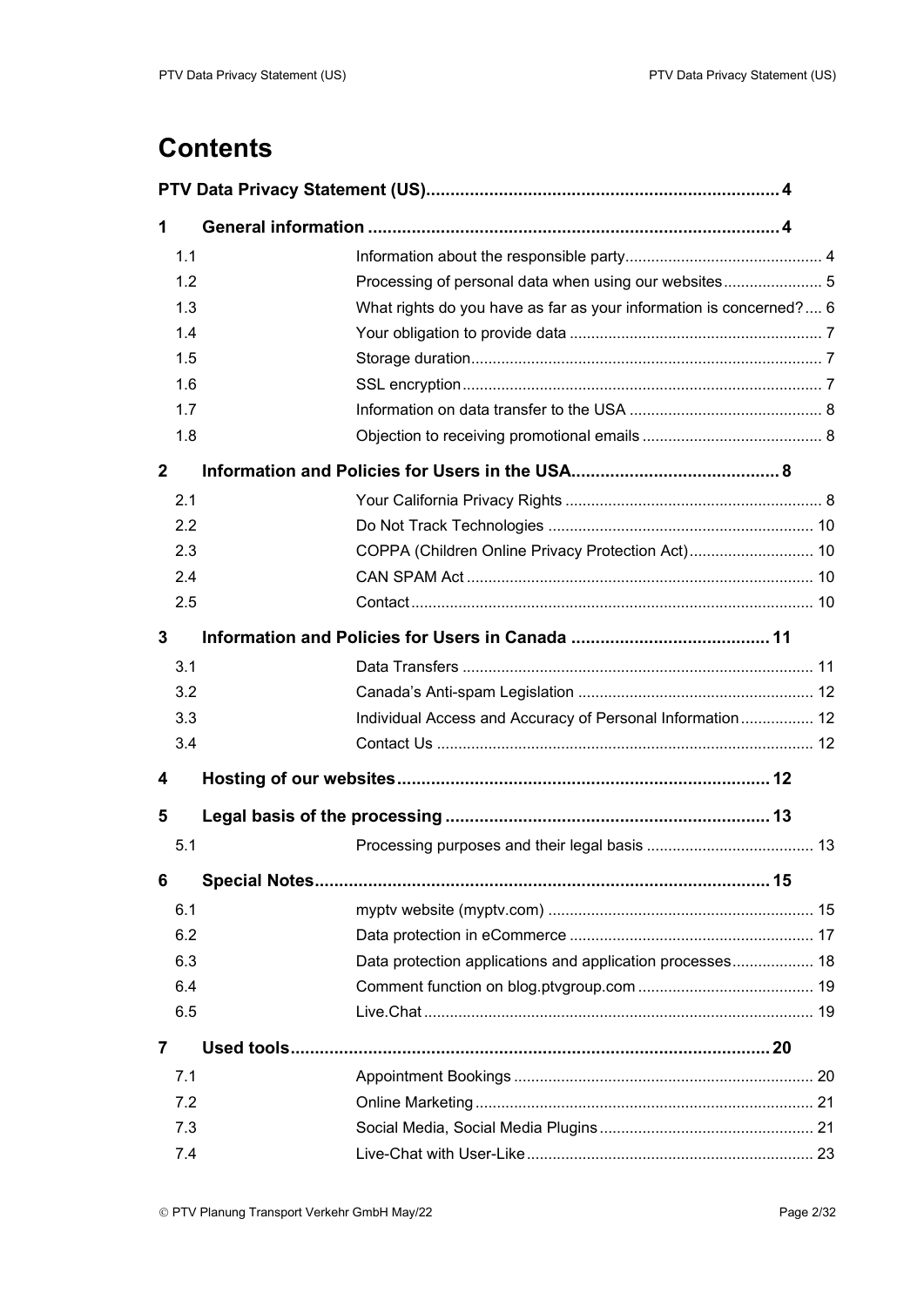| 8    |  |
|------|--|
| - 81 |  |
| 82   |  |

| Shorttitle                    | PTV Data Privacy Statement (US) |
|-------------------------------|---------------------------------|
| Version of contract template: | 1.1.2 from 16.05.2022           |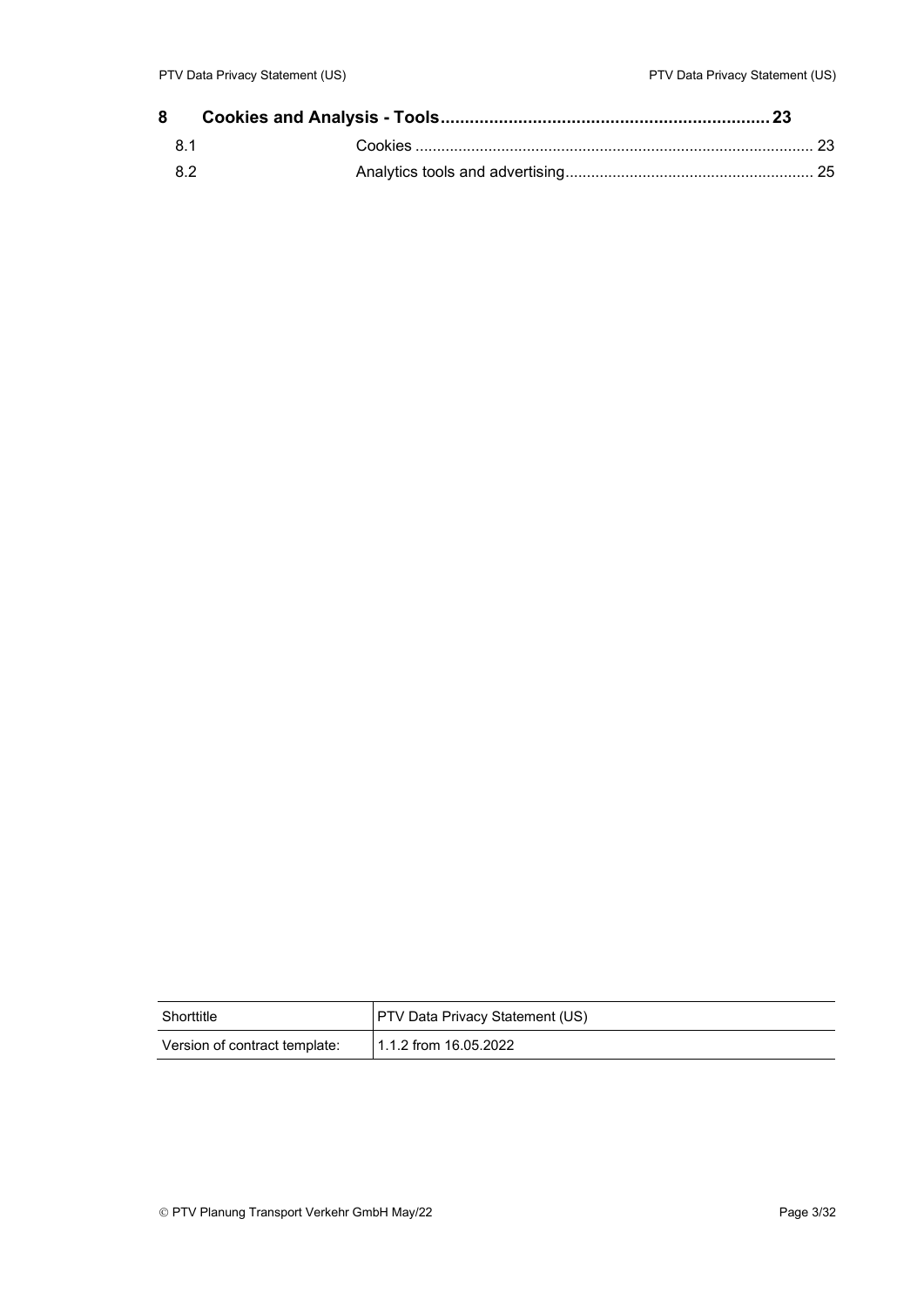# <span id="page-3-0"></span>**PTV Data Privacy Statement (US)**

PTV Group is committed to Internet-based business models and to developing an Internet-based offering of our applications and solutions. Thank you for visiting one of our websites and for your interest in our company and our solutions and services.

This privacy policy describes how we collect and record, use, disclose, transmit and store ("process") your personal data. The personal data collected depends on the context of your interaction with us. We always treat your personal data confidentially and in accordance with the legal data protection regulations and this privacy policy.

This privacy policy refers to our offer:

- [www.ptvgroup.com](http://www.ptvgroup.com/) (including subdomains, e.g. [company.ptvgroup.com\)](http://company.ptvgroup.com/),
- [www.myptv.com](http://www.myptv.com/) (including subdomains, e.g. [developer.myptv.com/\)](https://developer.myptv.com/),
- [www.shaping-mobility.com,](http://www.shaping-mobility.com/)
- [www.iamigniting.com.](http://www.iamigniting.com/)

The applicable data privacy statement can be accessed at any time on the mentioned websites. As a result of the further development of our websites and services, or due to legal or regulatory requirements, the data privacy statement of PTV Group is subject to continuous updates.

# <span id="page-3-1"></span>**1 General information**

# <span id="page-3-2"></span>1.1 **Information about the responsible party (referred to as the "controller" in the GDPR)**

The data processing controller on this website is:

PTV Planung Transport Verkehr GmbH

Haid-und-Neu-Str. 15

76131 Karlsruhe, Germany

Email: [data-protection@ptvgroup.com](mailto:data-protection@ptvgroup.com) 

PTV GmbH together with the companies affiliated within the meaning of Sections 15 et seq. Stock Corporation Act (AktG) form the PTV Group. We may share contact information of customers and interested parties with affiliated companies of PTV Group as part of your business relationship (contractual or pre-contractual relationship according to Art. 6 Sect. 1 Sent. 1 lit. b GDPR). We and the affiliated companies of PTV Group are jointly responsibility for the protection of your personal data (Art. 26 GDPR). To ensure that you can easily and reliably exercise your data protection rights within the scope of this joint responsibility, we have agreed with our affiliated companies that you can assert your data protection rights described in 1.3, not only against the respective PTV Group company, but also centrally against PTV GmbH.

**We have appointed an external data protection officer for our company.** You can reach our external data protection officer at: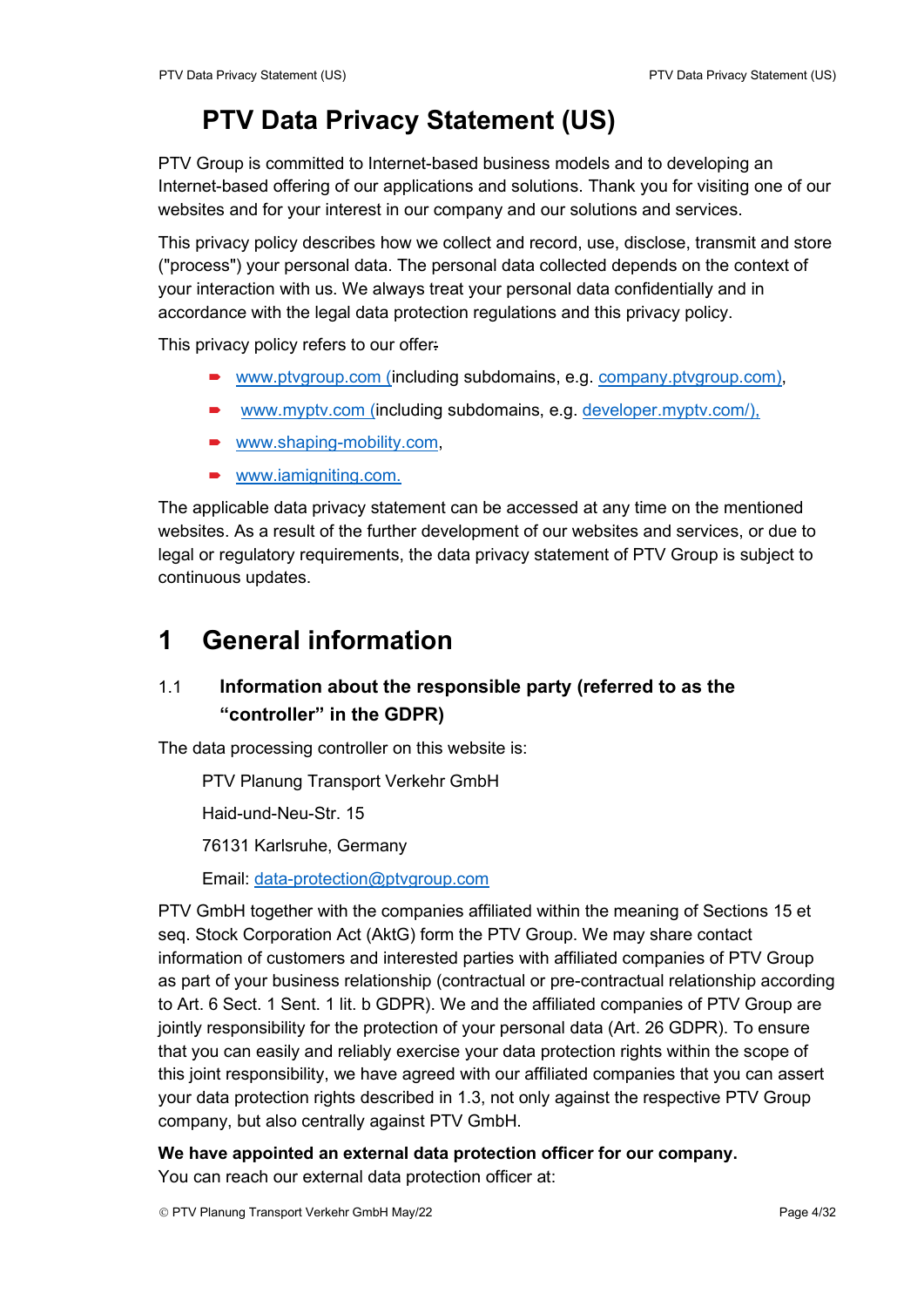Email: [data-protection@ptvgroup.com](mailto:data-protection@ptvgroup.com)

#### <span id="page-4-0"></span>1.2 **Processing of personal data when using our websites**

#### 1.2.1 **What personal data is collected?**

Our websites are generally freely accessible. Personal information is only collected if it is necessary for the execution of the services available on the website. When you visit PTV Group's websites, certain information is stored, particularly about your browser, operating system and IP address.

If you use a contact or registration form, the information you provide is recorded.

We also collect:

- **P** IP addresses in anonymous form
- Data required for the anonymous determination and analysis of your user behavior; this includes the IP address as well as meta information such as the browser you use, the browser language, date and time, user preferences, e.g. by setting cookies.

This does not include information whose content does not directly indicate the identity or the factual circumstances of an individual person, e.g. the number of visitors to a website.

#### 1.2.2 **Recipients of your personal data are for example:**

- **■** Affiliated companies of the PTV Group
- Service providers who are processors within the meaning of Art. 4 No. 8 GDPR
- Advertising partner
- $\bullet$  Social media services
- Companies that determine the behaviour of internet users from anonymised user data, analyse it and exploit it for marketing purposes. This does not concern your personal contact data

# 1.2.3 **For what purposes do we process your data?**

We process your personal data

- $\bullet$  to ensure the faultless provision of the websites,
- $\bullet$  to enable you to use the services and functions of the website, such as trial versions or orders,
- $\bullet$  to process your enquiry, and
- $\bullet$  to constantly improve our services by analysing user behaviour,
- $\bullet$  to enforce our terms of use, to assert or defend against legal claims, and to ward off and prevent fraudulent and similar acts, including attacks on our IT infrastructure.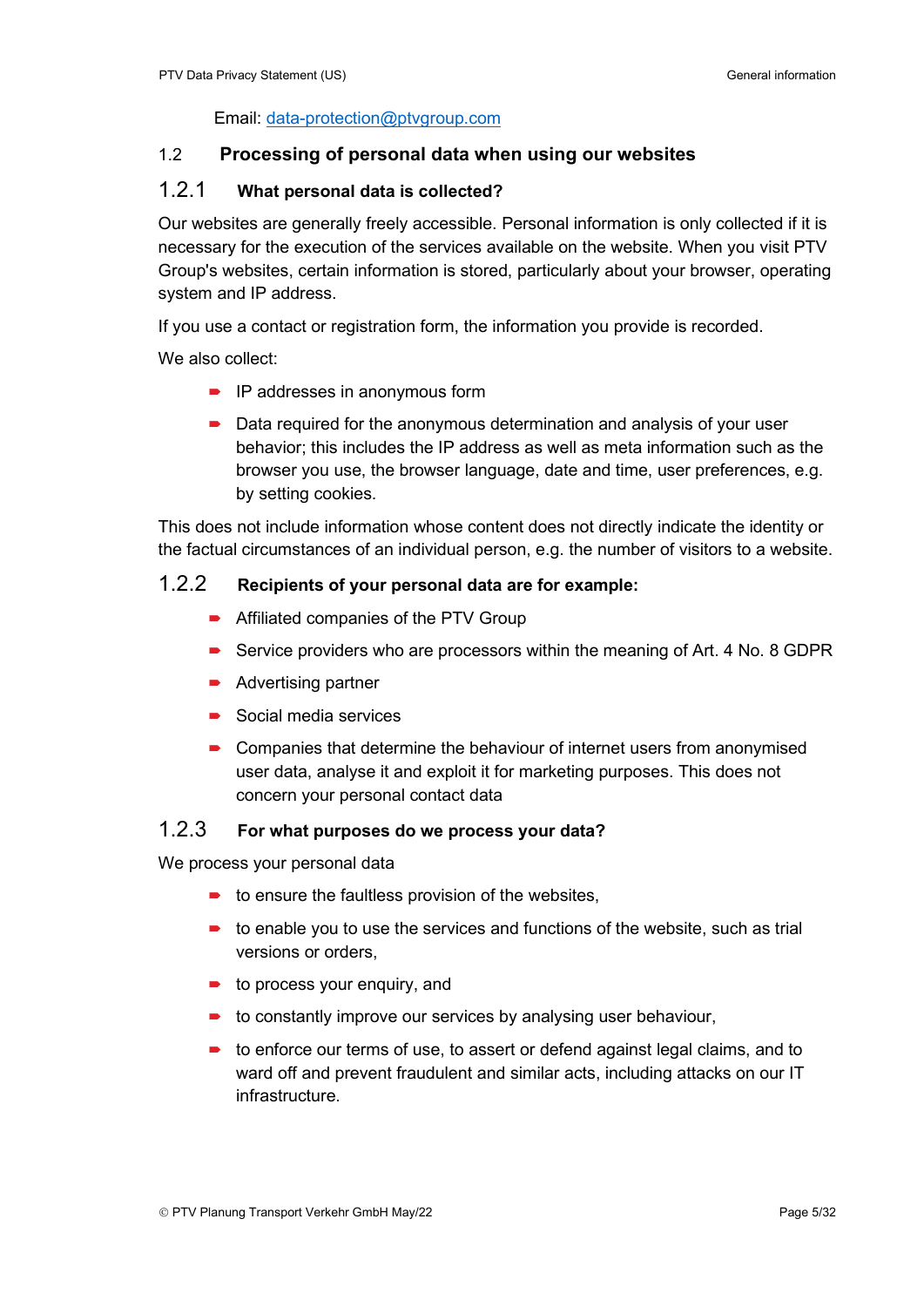# <span id="page-5-0"></span>1.3 **What rights do you have as far as your information is concerned?**

You have the right to receive information about the origin, recipient and purpose of your stored personal data at any time. You may also have the right to demand the correction, blocking or deletion of this data. For this purpose, as well as for further questions regarding data protection, you can contact us at any time at the address given in the imprint. Furthermore, you have a right of appeal to the responsible supervisory authority.

# 1.3.1 **Right to restriction of processing**

You have the right to request the restriction of the processing of your personal data. To do this, you can contact us at any time at the address given in the imprint. The right to restriction of processing exists in the following cases:

- $\blacksquare$  If you dispute the accuracy of your personal data stored by us, we usually need time to check this. For the duration of the verification, you have the right to request the restriction of the processing of your personal data.
- If the processing of your personal data happened/is happening unlawfully, you can request the restriction of data processing instead of erasure.
- If we no longer need your personal data, but you need it to exercise, defend or assert legal claims, you have the right to request restriction of the processing of your personal data instead of erasure.
- If you have lodged an objection pursuant to Art. 21 Sect. 1 Sent. 1 GDPR, a balancing of your and our interests must be carried out. As long as it has not yet been determined whose interests prevail, you have the right to demand the restriction of the processing of your personal data.
- $\blacksquare$  If you have restricted the processing of your personal data, this data may apart from being stored - only be processed with your consent or for the assertion, exercise or defense of legal claims or for the protection of the rights of another natural or legal person or for reasons of an important public interest of the European Union or a Member State

# 1.3.2 **Revocation of your consent to the processing of data**

A wide range of data processing transactions are possible only subject to your express consent. You can also revoke at any time any consent you have already given us. This shall be without prejudice to the lawfulness of any data collection that occurred prior to your revocation.

# **Right to object to the collection of data in special cases; right to object to direct advertising (Art. 21 GDPR)**

IN THE EVENT THAT DATA ARE PROCESSED ON THE BASIS OF ART. 6 SECT. 1 SENT. 1 LIT. E OR F GDPR, YOU HAVE THE RIGHT TO AT ANY TIME OBJECT TO THE PROCESSING OF YOUR PERSONAL DATA BASED ON GROUNDS ARISING FROM YOUR UNIQUE SITUATION. THIS ALSO APPLIES TO ANY PROFILING BASED ON THESE PROVISIONS. TO DETERMINE THE LEGAL BASIS, ON WHICH ANY PROCESSING OF DATA IS BASED, PLEASE CONSULT THIS DATA PROTECTION DECLARATION. IF YOU LOG AN OBJECTION, WE WILL NO LONGER PROCESS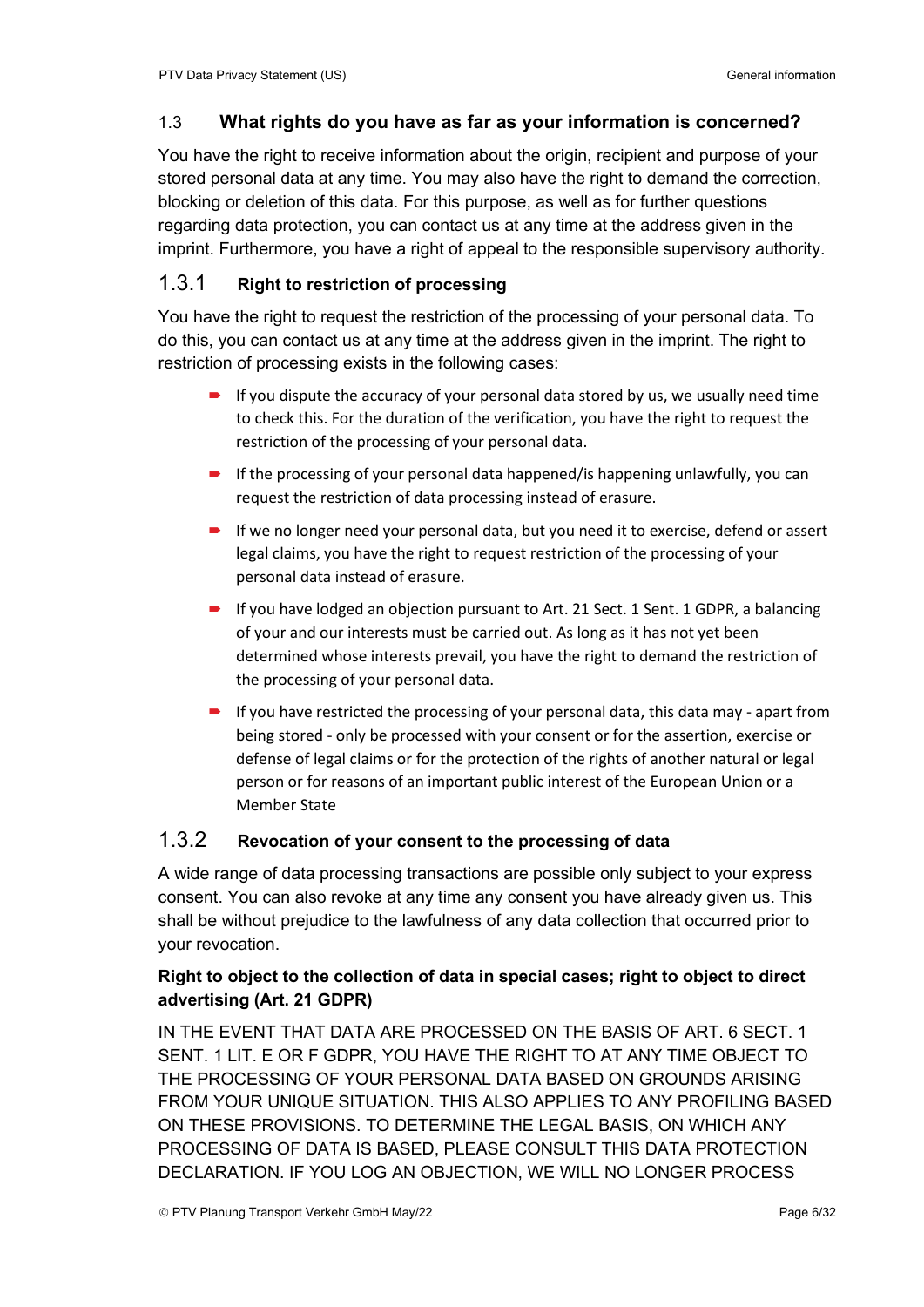YOUR AFFECTED PERSONAL DATA, UNLESS WE ARE IN A POSITION TO PRESENT COMPELLING PROTECTION WORTHY GROUNDS FOR THE PROCESSING OF YOUR DATA, THAT OUTWEIGH YOUR INTERESTS, RIGHTS AND FREEDOMS OR IF THE PURPOSE OF THE PROCESSING IS THE CLAIMING, EXERCISING OR DEFENCE OF LEGAL ENTITLEMENTS (OBJECTION PURSUANT TO ART. 21 SECT. 1 SENT. 1 GDPR).

IF YOUR PERSONAL DATA IS BEING PROCESSED IN ORDER TO ENGAGE IN DIRECT ADVERTISING, YOU HAVE THE RIGHT TO AT ANY TIME OBJECT TO THE PROCESSING OF YOUR AFFECTED PERSONAL DATA FOR THE PURPOSES OF SUCH ADVERTISING. THIS ALSO APPLIES TO PROFILING TO THE EXTENT THAT IT IS AFFILIATED WITH SUCH DIRECT ADVERTISING. IF YOU OBJECT, YOUR PERSONAL DATA WILL SUBSEQUENTLY NO LONGER BE USED FOR DIRECT ADVERTISING PURPOSES (OBJECTION PURSUANT TO ART. 21 SECT. 2 GDPR).

# 1.3.3 **Right to log a complaint with the competent supervisory agency**

In the event of violations of the GDPR, data subjects are entitled to log a complaint with a supervisory agency, in particular in the member state where they usually maintain their domicile, place of work or at the place where the alleged violation occurred. The right to log a complaint is in effect regardless of any other administrative or court proceedings available as legal recourses.

# 1.3.4 **Right to data portability**

You have the right to demand that we hand over any data we automatically process on the basis of your consent or in order to fulfil a contract be handed over to you or a third party in a commonly used, machine readable format. If you should demand the direct transfer of the data to another controller, this will be done only if it is technically feasible.

# <span id="page-6-0"></span>1.4 **Your obligation to provide data**

In principle, you are not obliged to provide us with personal data. However, the provision of your data is necessary for the establishment of pre-contractual and the implementation of contractual business relationships, as well as in the event of a legal obligation to collect your data by us. Without this data, we cannot conclude or execute a contract with you. This may also apply to data required later in the course of the business relationship.

# <span id="page-6-1"></span>1.5 **Storage duration**

Unless a more specific storage period has been specified in this privacy policy, your personal data will remain with us until the purpose for which it was collected no longer applies. If you assert a justified request for deletion or revoke your consent to data processing, your data will be deleted, unless we have other legally permissible reasons for storing your personal data (e.g. tax or commercial law retention periods); in the latter case, the deletion will take place after these reasons cease to apply.

# <span id="page-6-2"></span>1.6 **SSL encryption**

For security reasons and to protect the transmission of confidential content, such as purchase orders or inquiries you submit to us as the website operator, this website uses an SSL encryption program. You can recognize an encrypted connection by checking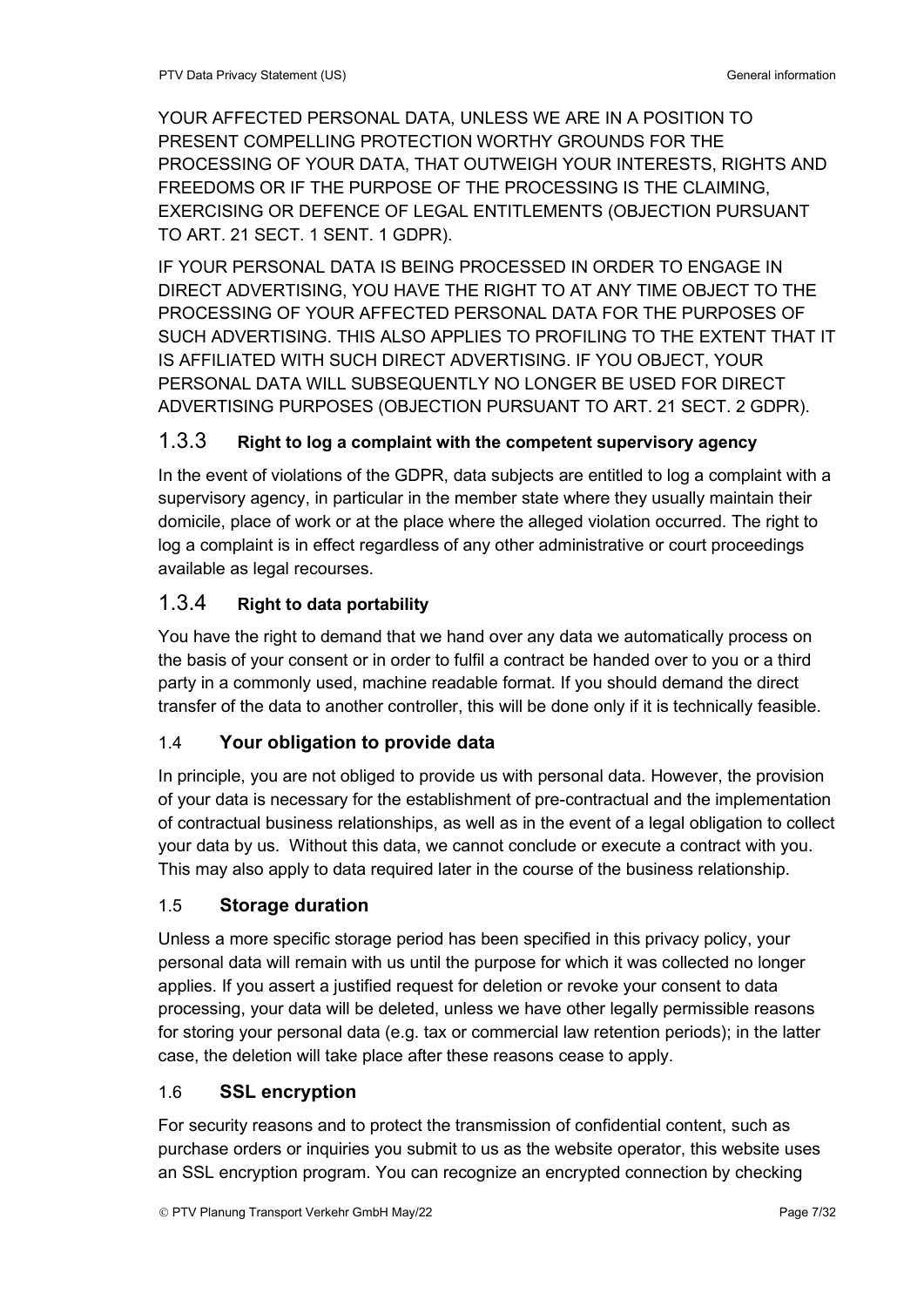whether the address line of the browser switches from "http://" to "https://" and also by the appearance of the lock icon in the browser line.

If the SSL encryption is activated, data you transmit to us cannot be read by third parties.

#### <span id="page-7-0"></span>1.7 **Information on data transfer to the USA**

Our website uses, in particular, tools from companies based in the USA. When these tools are active, your personal information may be transferred to the US servers of these companies. We must point out that that the USA is not a safe third country within the meaning of EU data protection law US companies are required to release personal data to security authorities without you as the data subject being able to take legal action against this. The possibility cannot therefore be excluded that US authorities (e.g. secret services) may process, evaluate and permanently store your data on US servers for monitoring purposes. We have no influence over these processing activities.

# <span id="page-7-1"></span>1.8 **Objection to receiving promotional emails**

We hereby expressly object to the use of contact details, which have been published in accordance with editorial requirements, for sending advertising and promotional material which has not been explicitly requested. The same applies to the e-mail address [data](mailto:data-protection@ptvgroup.com)[protection@ptvgroup.com.](mailto:data-protection@ptvgroup.com) Website operators reserve the right to take legal action in the event of unsolicited mailing of promotional information, for example in the form of spam emails.

# <span id="page-7-2"></span>**2 Information and Policies for Users in the USA**

**The following policy terms of section 2 are applicable to users in the USA and are in addition to the provisions of this Privacy Policy.**

**By visiting our websites, registering and/or using our websites, you accept and consent to the practices described in this Privacy Policy. If you do not agree to the terms in this Privacy Policy, please do not use any of our websites. You may also be required to consent to the collection of information. If you do not consent, certain aspects of the websites may not be available to you and you should not use the websites.**

If you are in the United States, our services and the processing of data may be undertaken by PTV America, Inc. or PTV GmbH.

We and the affiliated companies of PTV Group have responsibility for the protection of your personal data (Art. 26 General Data Protection Regulation (EU 2016/679 - GDPR)) and under other laws that may be applicable to the processing of personal and consumer information.

# <span id="page-7-3"></span>2.1 **Your California Privacy Rights**

If you are a California resident, you have the right under to the California Consumer Privacy Act (CCPA) to request:

• The categories of personal information we have collected about you;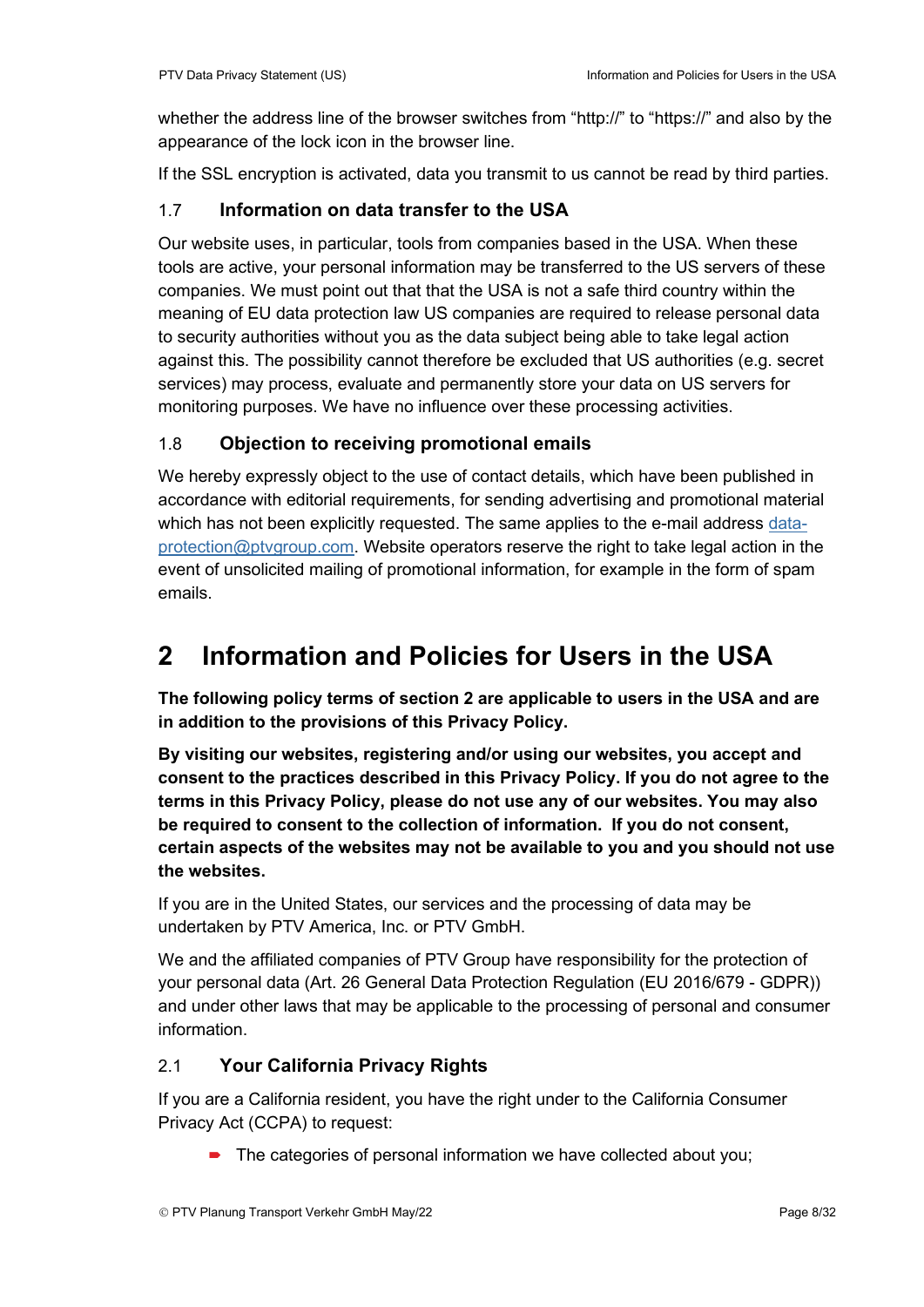- The categories of sources from which the personal information is collected;
- The business or commercial purpose of collecting or selling personal information;
- The categories of third parties with whom we share or sell personal information
- $\blacksquare$  The categories of personal information about you that we have sold; and
- The specific pieces of personal information we have collected about you.

Additionally, you have the right to request deletion of your personal information, the right to opt out of the sale of your information (if applicable) and the right not to be discriminated against for exercising any of your CCPA rights.

In the twelve (12) months preceding the Effective Date of this Privacy Policy, we may have collected or received from you and from third parties in connection with providing our services, information about California consumers in each of the following categories and disclosed the information to our service providers, distributors and resellers for business purposes as described in this Policy:

- $\blacksquare$  Identifiers such as a real name, alias, postal address, unique personal identifier, online identifier, Internet Protocol address, email address, account name, social security number, driver's license number, passport number, or other similar identifiers.
- Any categories of personal information described in subdivision (e) of Section 1798.80.
- Commercial information, including records of personal property, products or services purchased, obtained, or considered, or other purchasing or consuming histories or tendencies.
- Geolocation data.
- Internet or other electronic network activity information, including, but not limited to, browsing history, search history, and information regarding a consumer's interaction with an Internet websites, application, or advertisement.
- Audio, electronic, visual, thermal, olfactory, or similar information.
- **Professional or employment-related information.**
- Inferences drawn from any of the information identified in this subdivision to create a profile about a consumer reflecting the consumer's preferences, characteristics, psychological trends, predispositions, behavior, attitudes, intelligence, abilities, and aptitudes.

We do not sell personal information for monetary consideration under CCPA. Personal data may be provided to our services providers and to third parties under Section 1798.140(t)(2)(A) of the CCPA. In the event that the use of third-party cookies constitutes a "sale" under CCPA, you may opt out of the use of such cookies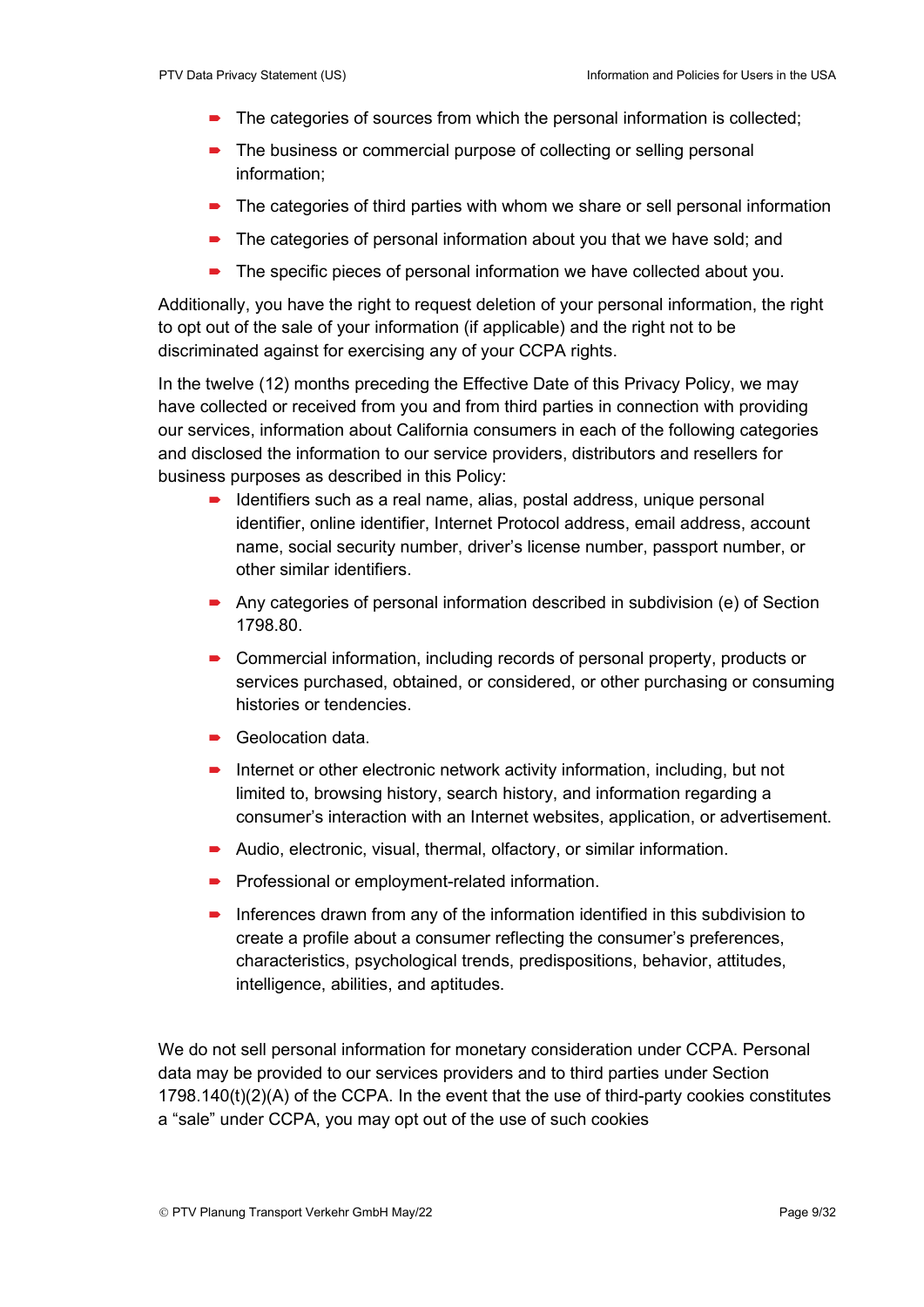Our contact information is listed at the offend of this section. You may submit a request by e-mail or hard copy form. We will ask for your name, address and state of residence. If your name and email address are insufficient to verify your identity and assess your privacy request, we may need to ask for additional information. You may also designate an authorized agent to make a CCPA privacy request.

California "Shine the Light" Information-Sharing Disclosure: California residents may request a list of all third parties with respect to which we have disclosed any information about you for direct marketing purposes and the categories of information disclosed. If you are a California resident and want such a list, please send us a written request by email to [info.us@ptvgroup.com](mailto:info.us@ptvgroup.com) with "California Shine The Light Rights" in the subject line.

# <span id="page-9-0"></span>2.2 **Do Not Track Technologies**

Some browsers may have settings to request that websites "Do Not Track" your activity or usage. At this time, our websites may not accommodate these technologies and your requests may not be able to be honored on our websites. We do use cookies and other technologies to track your usage and other information about your visit to our websites.

# <span id="page-9-1"></span>2.3 **COPPA (Children Online Privacy Protection Act)**

When it comes to the collection of personal information from children under the age of 13 years old, the Children's Online Privacy Protection Act (COPPA) puts parents in control. The Federal Trade Commission, United States' consumer protection agency, enforces the COPPA Rule, which spells out what operators of websites and online services must do to protect children's privacy and safety online.

The websites are not general audience websites. We do not sell products to individuals under 18 years of age. No one under the age of 18 may provide any Information to or on the websites. We do not knowingly collect personally identifiable information from individuals under 18. If you are under 18, do not use or provide any Information on this Websites or on or through any of its features, do not register on the websites, use any of the features of the websites, or provide any Information about yourself to us, including your name, address, telephone number, email address, or any screen name or user name you may use.

# <span id="page-9-2"></span>2.4 **CAN SPAM Act**

We may collect your email address from our websites in order to identify visitors and to communicate with you. If at any time you would like to unsubscribe from receiving future emails, please click the "unsubscribe link at the bottom of the email or tell us on the 'Contact us' page and we will promptly remove you from all correspondence.

#### <span id="page-9-3"></span>2.5 **Contact**

Customers in the USA can contact us at:

PTV America, Inc.

1530 Wilson Boulevard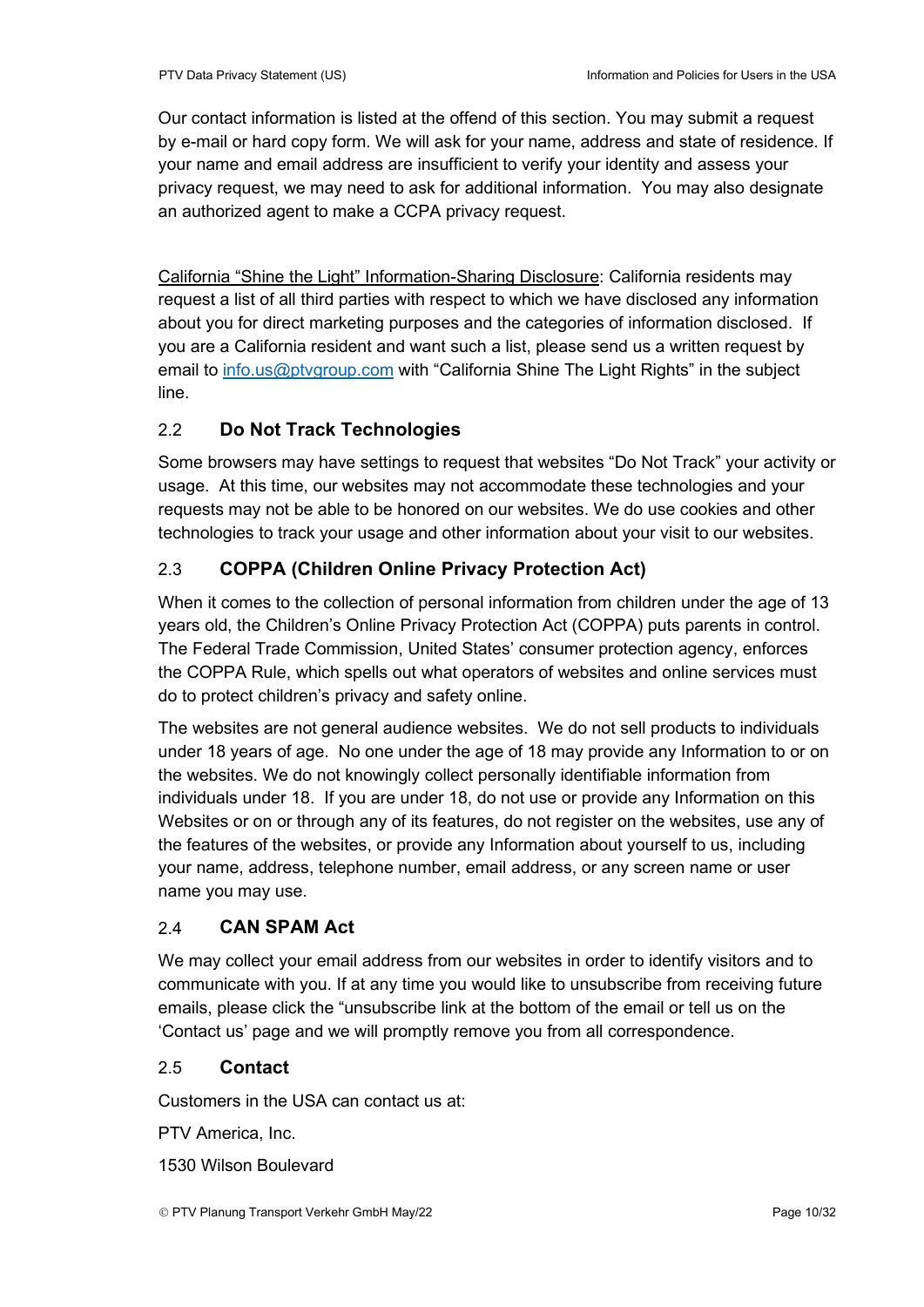Suite 510 Arlington, VA 22209 USA Phone: +1 800-608-0377 E-Mail address: [info.us@ptvgroup.com](mailto:info.us@ptvgroup.com)

# <span id="page-10-0"></span>**3 Information and Policies for Users in Canada**

The following policy terms of section 3 are applicable to users in Canada and are in addition to the provisions of this Privacy Policy.

This Privacy Policy describes our practices for collecting, using, disclosing, transferring and storing your personal information through our websites. By visiting our websites, registering and/or using our websites, you accept and consent to the practices described in this Privacy Policy. If you do not agree to the terms in this Privacy Policy, please do not use any of our websites or provide us with your personal information. You may also be required to consent to the collection of certain personal information. If you do not consent, certain aspects of the websites may not be available to you and you should not use the websites.

If you are in Canada, our services and the processing of data may be undertaken by PTV Planung Transport Verkehr GmbH.

We and the affiliated companies of PTV Group have responsibility for the protection of your personal data (Art. 26 General Data Protection Regulation (EU 2016/679 - GDPR)) and under other laws that may be applicable to the processing of personal and consumer information.

# <span id="page-10-1"></span>3.1 **Data Transfers**

Our website uses, in particular, tools from companies based in other countries, such as the United States of America, and we may also engage external service providers and other third parties (collectively, "service providers") on our behalf to perform certain services on our behalf and to otherwise provide our service and solution. These service providers may store, process and transfer your personal information on servers located outside of Canada in jurisdictions whose data protection laws may differ from those of Canada, such as the United States of America. As a result, personal information may be subject to access requests from governments, courts, or law enforcement in those jurisdictions according to the laws in those jurisdictions. For example, information may be shared in response to valid demands or requests from government authorities, courts and law enforcement officials in those countries. Subject to applicable laws in such other jurisdictions, we will use reasonable efforts to ensure that appropriate protections are in place to require our service providers to maintain protections on personal information that are equivalent to those that apply in Canada.

If you have questions regarding our policies and practices with respect to our use of service providers outside of Canada, including with respect to the collection, use, disclosure or storage of personal information by service providers outside of Canada for us or on our behalf, please contact us as set out in section 3.4 below.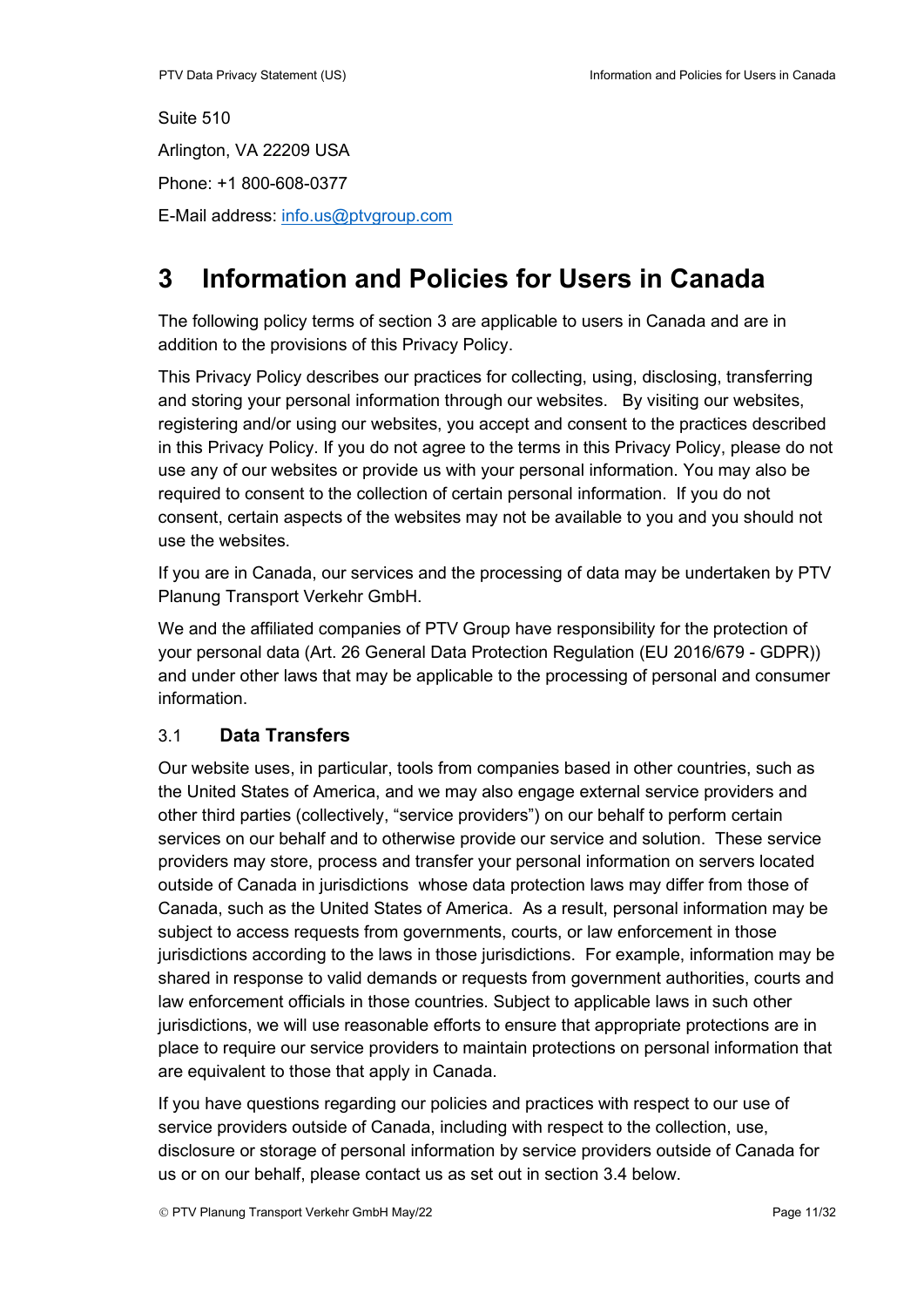# <span id="page-11-0"></span>3.2 **Canada's Anti-spam Legislation**

We understand and support our obligations under Canada's anti-spam legislation (CASL). As part of signing up to receive our services, you may have also opted in to receive commercial electronic communications from us. If you opted-in to receive such communications, we may use the information to: communicate with you regarding our products, services and promotions; provide you with other information that you request; and/or improve our product and service offerings.

You will always have the opportunity to "unsubscribe" from receiving any of our e-mail or other communications at any time and we will ensure that our e-mails or other communications include instructions on how to unsubscribe if you no longer wish to receive future correspondence from us. We provide an on-going opportunity to unsubscribe or opt-out of contact by us by accessing our website or by e-mail to [data](mailto:data-protection@ptvgroup.com)[protection@ptvgroup.com.](mailto:data-protection@ptvgroup.com)

If you decide to unsubscribe, we will only contact you (i) for the purposes allowed under CASL; (ii) to send you notices of changes to our Privacy Policy; or (iii) to receive service related messages.

# <span id="page-11-1"></span>3.3 **Individual Access and Accuracy of Personal Information**

You may request access to your personal information which we may hold by contacting us at the contact information set forth below, and we will respond within the time periods provided for under applicable laws. We will need to verify your identity before providing you with the personal information we hold about you. There is no cost for such access request unless you require copies of records. We may not be able to provide you with access to your personal information if the information cannot be separated from the personal information of others, cannot be disclosed for reasons of security or commercial confidentiality, or is protected by legal privilege. If we cannot provide you with access to your personal information, we will advise you of the reasons access is being denied, unless we are prohibited by law from doing so.

You may request to update and change your personal information at the contact information set forth below. We will endeavor to correct or complete any personal information which you advise us is inaccurate or incomplete. Where appropriate, the amended information will be transmitted to third parties having access to such information.

# <span id="page-11-2"></span>3.4 **Contact Us**

Customers in Canada can contact our external data protection officer as follows:

Email: [data-protection@ptvgroup.com](mailto:data-protection@ptvgroup.com)

# <span id="page-11-3"></span>**4 Hosting of our websites**

Unless otherwise stated, our websites are hosted on servers of the PTV Group. These are located in an external computer center (housing). For the myptv.com the hosting is done by an external provider. You will find information on this in section 6.1.3.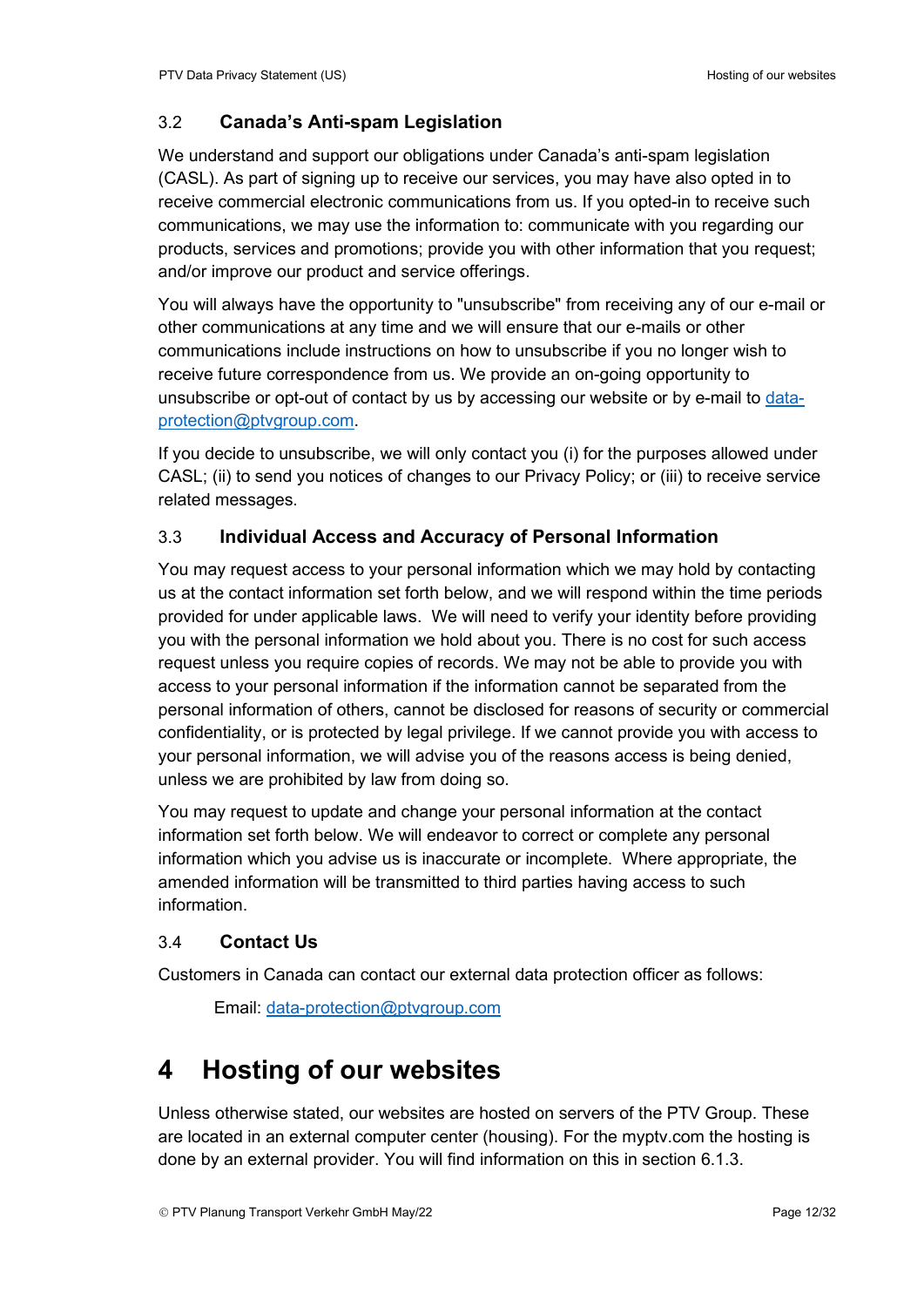# <span id="page-12-0"></span>**5 Legal basis of the processing**

Unless otherwise expressly stated in the collection of personal data, the legal basis for data processing is

- the execution and performance of a contract with you (Art. 6 Sect. 1 lit. b) GDPR) ("Contract Implementation"),
- $\blacksquare$  the fulfilment of legal obligations to which we are subject (Art. 6 Sect. 1 lit c. GDPR), ("fulfilment of legal obligations") or
- Protection of our legitimate interests (Art. 6 Sect. 1 lit. f GDPR) ("legitimate interest in processing"). Our legitimate interest lies in the processing of your personal data for the purpose of (i) offering and operating the online services and (ii) initiating, implementing and handling our business relationship. To the extent that, according to the table below, our legitimate interest in processing is indicated as the legal basis for the processing of your personal data, we believe that your interests, fundamental rights and freedoms are sufficiently taken into account because (i) we regularly review the processing activities and underlying processes described in this Privacy Policy, (ii) we take the protection of your personal data into account in our processes, (iii) we guarantee the transparency of our processing activities and (iv) you are entitled to the aforementioned rights with regard to our processing activities. If you would like more information about the described balancing of interests, please contact our privacy organization at [data-protection@ptvgroup.com.](mailto:data-protection@ptvgroup.com)
- If you have expressly given your consent to the processing of your personal data in individual cases, this consent is the legal basis for the processing (Art. 6 Sect. 1 lit. a GDPR) ("Consent").

#### <span id="page-12-1"></span>5.1 **Processing purposes and their legal basis**

#### **Contact form, order a newsletter**

- Consent when given voluntarily (Art. 6 Sect. 1 lit. a GDPR)
- Legitimate interest in processing (Art. 6 Sect. 1 lit. f GDPR)

#### **Registration and implementation of PTV Group events**

- Consent when given voluntarily (Art. 6 Sect. 1 lit. a GDPR)
- In the case of paid events, also contract performance (Art. 6 Sect. 1 lit. b GDPR)
- Legitimate interest in processing (Art. 6 Sect. 1 lit. f GDPR)

# **Enforcement of our terms of use, assertion and defense of legal claims, defense and prevention of fraudulent and similar acts, including attacks on our IT infrastructure**

- Compliance with legal obligations (Art. 6 Sect. 1 lit. c GDPR)
- Legitimate interest in processing (Art. 6 Sect. 1 lit. f GDPR)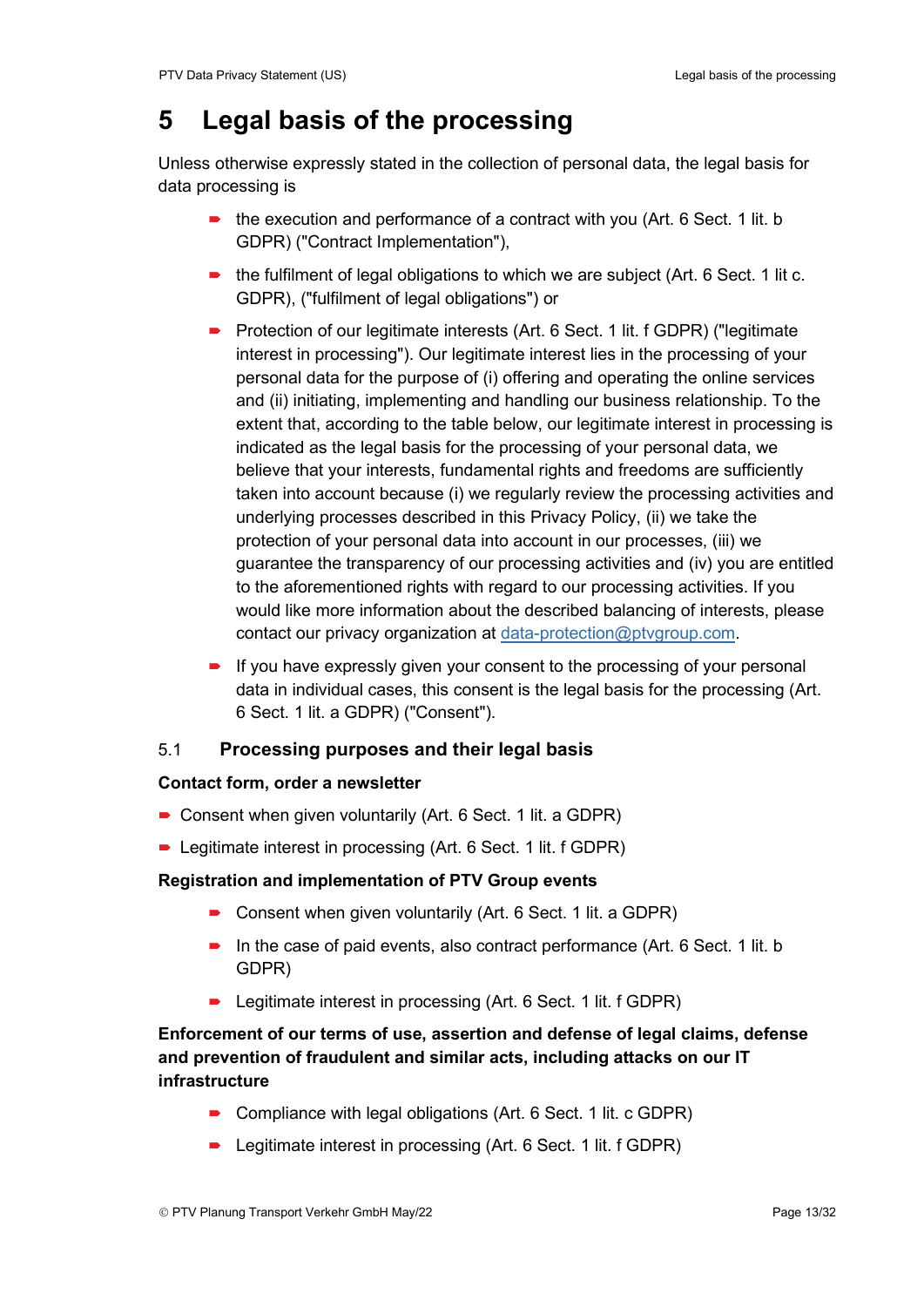**Communication with customers and suppliers about products, services and projects, e.g. to process enquiries from the contractual partner or to provide technical information about products.**

- Performance of the contract (Art. 6 Sect. 1 lit. b GDPR)
- Legitimate interest of PTV Group in the processing (Art. 6 Sect. 1 lit. f GDPR)

**Planning, execution and administration of the (contractual) business relationship between the customer and us, e.g. to process orders for products and services, to collect payments, for accounting and billing purposes and to carry out deliveries and support services**

- Performance of the contract (Art. 6 Sect. 1 lit. a GDPR)
- Compliance with legal obligations (Art. 6 Sect. 1 lit. a GDPR)

#### **To carry out customer satisfaction surveys and direct marketing**

Within the framework of applicable laws, we may use your contact details for direct marketing purposes (e.g. invitations to trade fairs, information and offers on our products and services) and to carry out customer satisfaction surveys, in each case also by e-mail. You have the right to object to the use of your contact data for these purposes at any time by sending an e-mail to [data-protection@ptvgroup.com](mailto:data-protection@ptvgroup.com) or by making use of the objection option in the message you received.

- Consent of the user, if given voluntarily (Art. 6 Sect. 1 lit. a GDPR).
- Legitimate interest of PTV Group in the processing (Art. 6 Sect. 1 lit. f GDPR)

# **Maintaining and protecting the security of our products and services and our websites, preventing and detecting security risks, fraudulent activity or other criminal or harmful activity**

■ Legitimate interest of PTV Group in the processing (Art. 6 Sect. 1 lit. f GDPR)

**Compliance with (i) legal requirements (e.g. tax and commercial retention obligations), (ii) existing compliance screening obligations (to prevent economic crime or money laundering) and (iii) our policies and industry standards** 

- Fulfilment of legal obligations (Art. 6 Sect. 1 lit. c GDPR).
- Legitimate interest of PTV Group in the processing (Ar. 6 Sect. 1 lit. f GDPR)

# **Settlement of legal disputes, enforcement of existing contracts and for the assertion, exercise and defence of legal claims**

- Fulfilment of legal obligations (Art. 6 Sect. 1 lit. c GDPR)
- Legitimate interest of PTV Group in the processing (Art. 6 Sect. 1 lit. f GPDR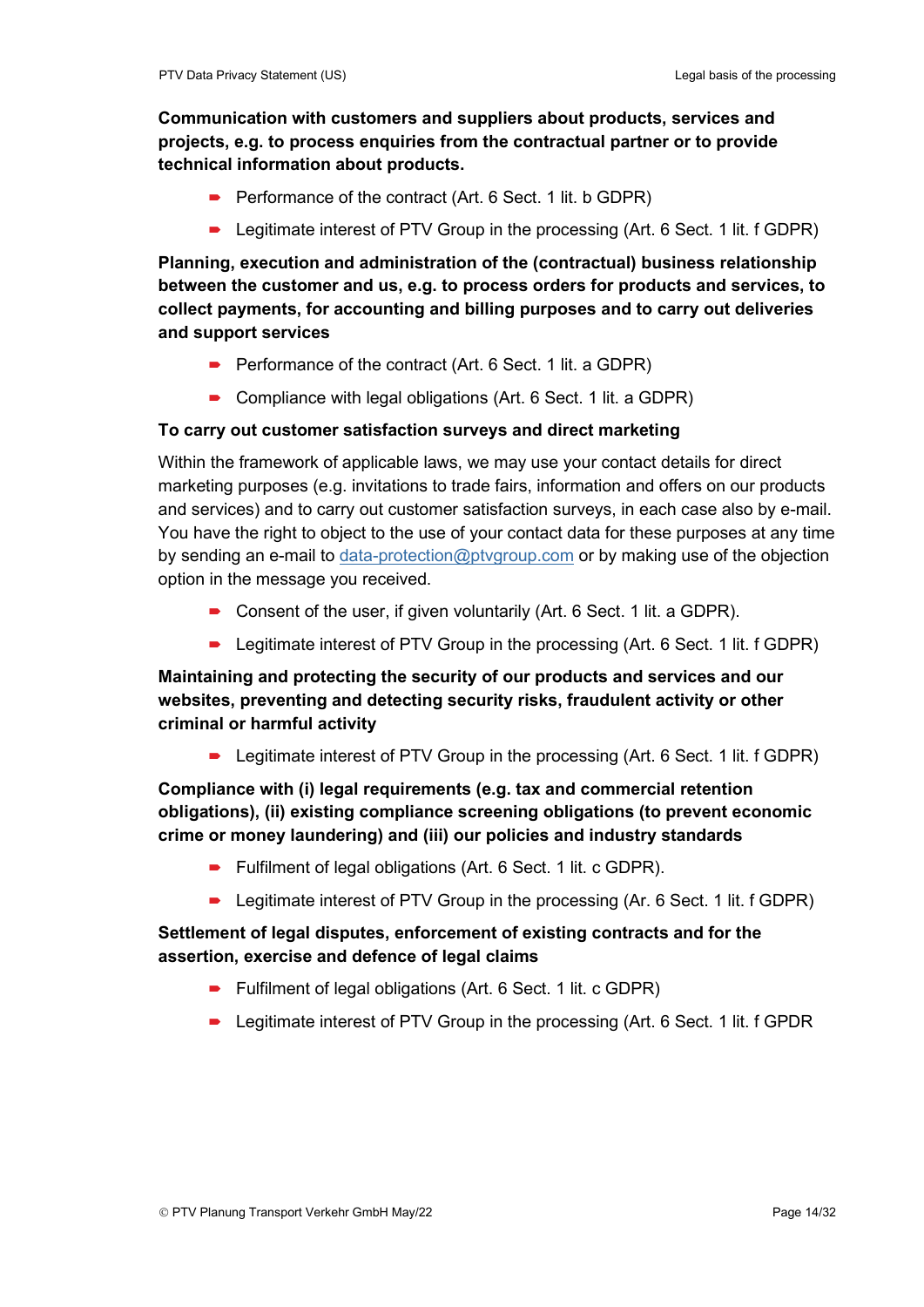# <span id="page-14-0"></span>**6 Special Notes**

# <span id="page-14-1"></span>6.1 **myptv website (myptv.com)**

# 6.1.1 **Registration and use of myptv.com**

On myptv.com, you have the option of using PTV Group products in free or paid versions (PTV cloud services), receiving information about our products and you can register for events.

# 6.1.1.1 **ID registration and use of product instances of existing customers**

Use of myptv.com is only possible after successful registration. Upon registration, you will be provided with a myPTV ID as an ID token. Then you can log in with your username and password at any time.

To register, we need information on the following categories:

- **Personal data (first name, last name)**
- Your chosen password
- Company information (name of the company)
- Contact details (e-mail address)
- Country/Region

This allows you to view the portfolio of services on myptv.com, to register for events and, at the initiative of existing customers, to be activated as a user to product instances of the PTV Cloud service and to activate a trial period phase of a PTV Cloud service.

The storage of this personal data takes place in the European Union in accordance with section 5.1.3. of this declaration and on the basis of an existing order processing. Should a transfer of your data to third parties become necessary in the context of an event registration, you will be informed separately.

In your avatar menu you can change your password at any time and enter further data voluntarily. You can also upload a profile picture there, which is used as an identifier for logged-in users, e.g. for comment functions.

We delete your data if it is no longer required to fulfill your requests. The review of the necessity takes place at regular intervals. Furthermore, the legal archiving obligations apply.

# 6.1.1.2 **Collection of further data for the use of a chargeable PTV Cloud Service**

As soon as you want to use paid services, you have to provide additional information about your company, such as company address, VAT ID, information for electronic invoicing (e.g. Peppol Participant ID), credit card or bank details (IBAN, BIC).

We point out that no contract can be concluded or executed without this information (see 1.4). You will be informed separately about the processing of your data collected in this context when concluding the respective contract.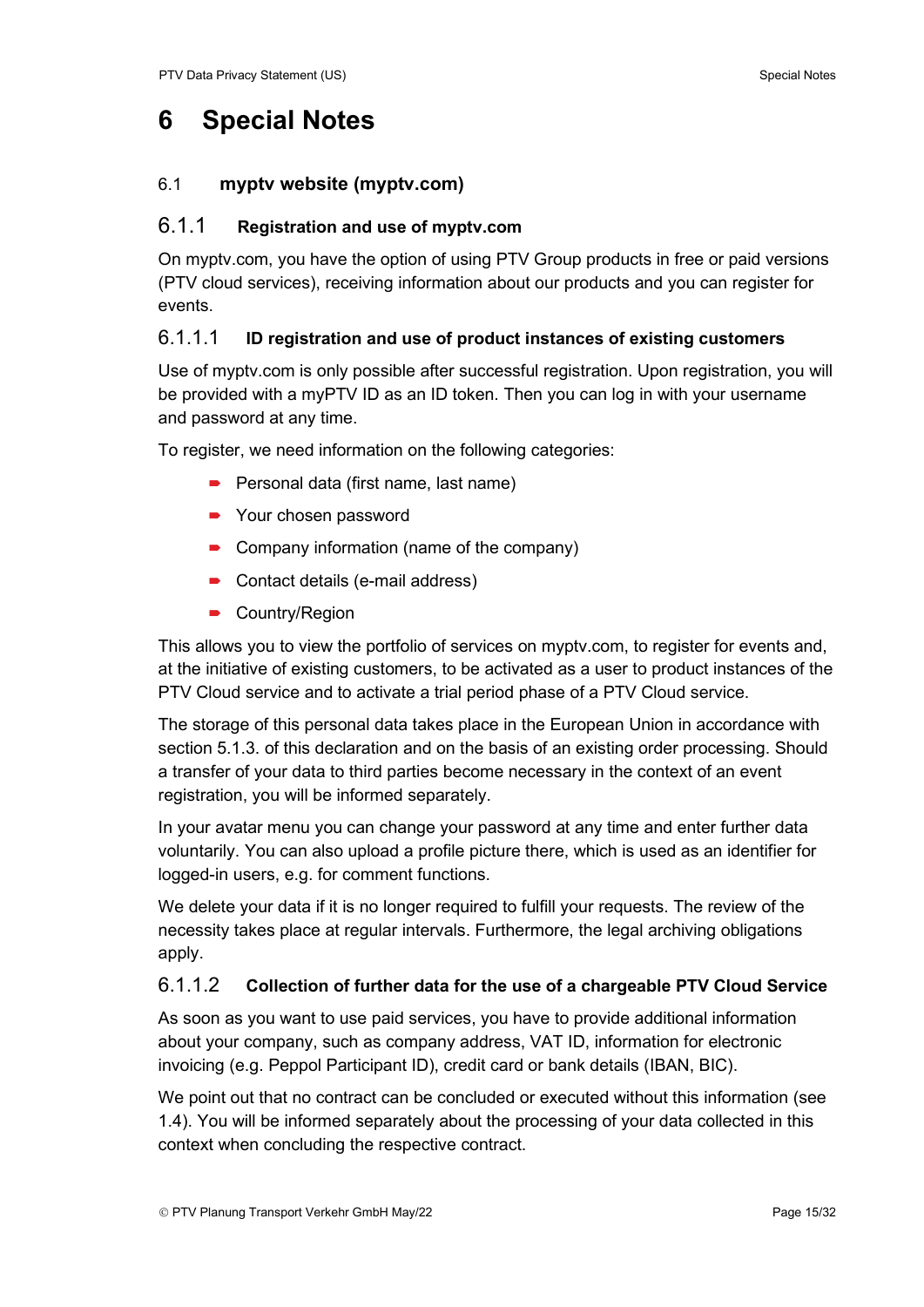All information about the company is stored as customer data in our internal systems and processed for a specific purpose. We delete this data if it is no longer required to fulfill your requests. The review of the necessity takes place at regular intervals. Furthermore, the legal archiving obligations apply.

# 6.1.2 **Processing of personal data - overview, purpose and legal basis**

#### **Enabling the use of the services and functions of myptv.com such as**

- **■** Create and administer your user account:
- $\blacksquare$  implementing updates, security and troubleshooting measures;
- **P** providing customer support;
- **Processing your activation/order and making related information and offers available;**
- $\blacktriangleright$  Billing for the use of the mypty website service you have selected;
- $\bullet$  establishing your identity and user authentication;
- $\blacksquare$  improving and further developing our services.
- $\blacksquare$  Determining the entrepreneurial status

The legal basis for the processing is the performance of the contract (Art. 6 Sect. 1 Sent. 1 lit. b GDPR), fulfillment of legal obligations (Art. 6 Sect.1 Sent. 1 lit. c) GDPR), as well as the legitimate interest of PTV Group (Art. 6 Sect. 1 Sent. 1 lit. f) GDPR) to improve and further develop the offer and, if applicable, the consent of the user if it has been given voluntarily (Art. 6 Sect. 1 Sent. 1 lit. a) GDPR).

# 6.1.3 **External Hosting**

The website [www.myptv.com](http://www.myptv.com/) is hosted by an external service provider (hosting provider). The personal data collected via the website (exclusively the IP address) is stored on the servers of the hosting provider.

PTV Group products that can be accessed at [www.myptv.com](http://www.myptv.com/) are also hosted by an external service provider. The personal data processed within these products is stored on the servers of the hosting provider. This may include IP addresses, contact requests, meta and communication data, contractual data, contact data, names, website accesses and other data.

The hosting provider is used for the purpose of fulfilling the contract with our potential and existing customers (Art. 6 Sect. 1 Sent. 1lit. b GDPR) and in the interest of a secure, fast and efficient provision of our online offer by a professional hosting provider (Art. 6 Sect. 1 Sent. 1 lit. f GDPR).

Our hosting provider will only process your data to the extent that this is necessary for the fulfilment of its service obligations and in order to comply with our instructions regarding this data.

We use the following hosting provider for [www.myptv.com:](http://www.myptv.com/)

**DEBERBIT GmbH, Rheinvorlandstraße 7, 68159 Mannheim, Germany.** Hosting takes place in Frankfurt, Germany.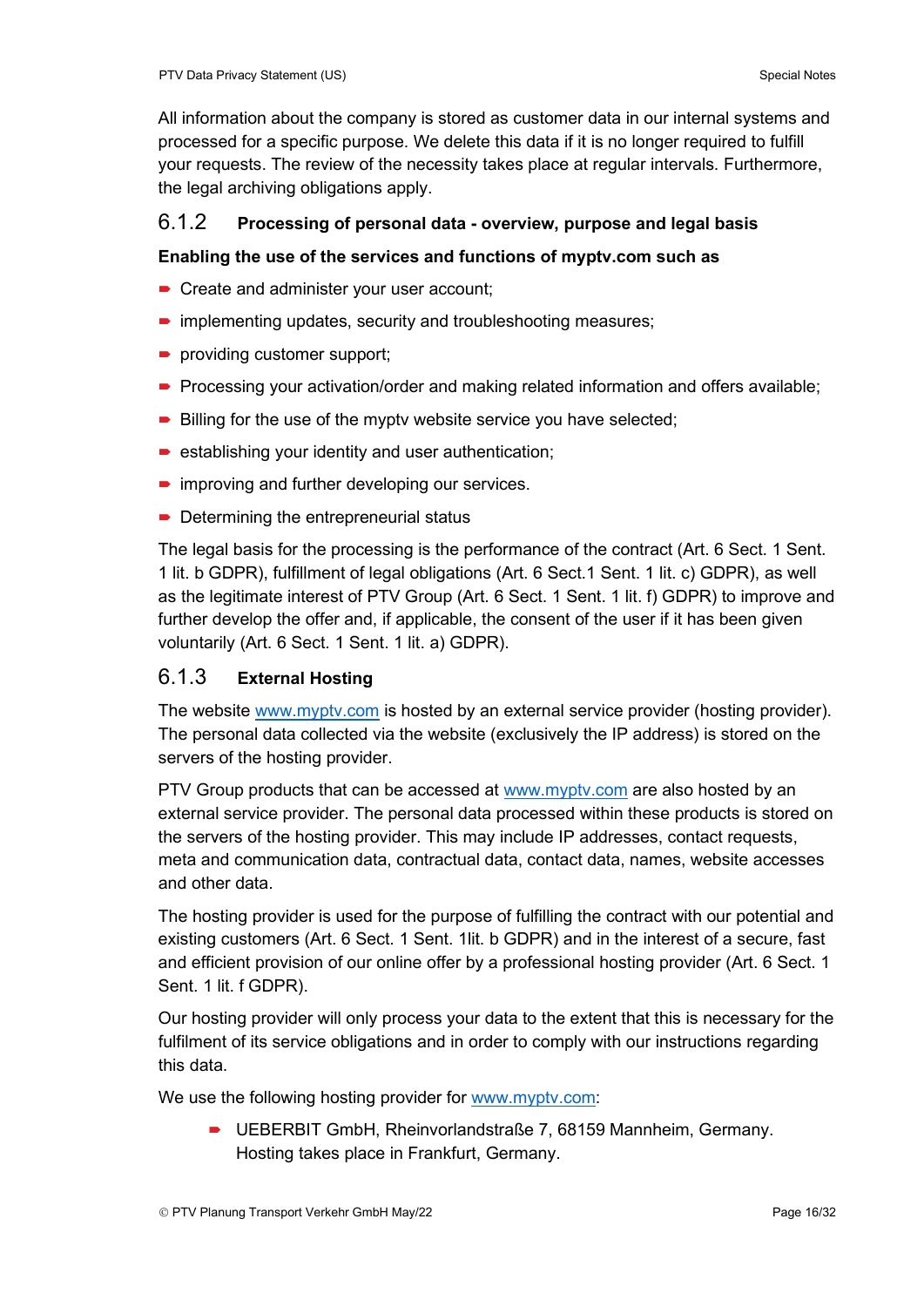We use the following hosting provider for the PTV Group products:The myptv website is operated in the Microsoft Azure Cloud, which is provided by Microsoft Ireland Operations Ltd, Carmenhall Road, Sandyford, Dublin 18, Ireland ("**Microsoft Ireland**"). Hosting takes place in Amsterdam. There is an order processing agreement between PTV and Microsoft Ireland.

# 6.1.4 **Disclosure of personal data (myptv.com)**

Your personal data collected on myptv.com will only be passed on to third parties, i.e. to natural and legal persons other than you, the person responsible and the processor, if:

- vou have given your express consent in accordance with Art. 6 Sect. 1 Sent. 1 lit. a GDPR; or
- this is necessary in accordance with Art. 6 Sect. 1 Sent. 1 lit. b GDPR to fulfil a contract with you (e.g. transfer of data to payment service providers or credit institutions), or
- $\bullet$  there is a legal obligation to pass on data in accordance with Art. 6 Sect. 1 Sent. 1 lit. c GDPR (e.g. to law enforcement or financial authorities), or
- $\blacksquare$  the disclosure is necessary in accordance with Art. 6 Sect. 1 Sent. 1 lit. f GDPR for the assertion, exercise or defense of legal claims and there is no reason to assume that they have an overriding interest worthy of protection in not disclosing your data (e.g. in the event of attacks on our IT systems).

The third parties may only use your data for the specified purpose.

# <span id="page-16-0"></span>6.2 **Data protection in eCommerce**

# 6.2.1 **Processing of data (customer and contract data)**

We collect, process and use personal data only insofar as is necessary for the establishment, content-related structuring or alteration of a contractual relationship (inventory data). This takes place on the basis of Art. 6 Sect. 1 Sent. 1 lit.b GDPR, which permits the processing of data in order to fulfil a contract or take steps prior to entering into a contract. We only collect, process and use personal data regarding the use of our website (usage data) insofar as this is required for users to use the service or to bill them.

The customer data collected is deleted upon completion of an order or termination of the business relationship. Statutory retention periods will remain unaffected.

# 6.2.2 **Data transfer upon conclusion of a contract for online shops, traders and product dispatch**

We only send personal data to third parties if this is necessary as part of contract processing, for instance to companies entrusted with the delivery of products or a financial institution commissioned to process payments. No further transfer of data takes place or only if you have given explicit consent to the transfer. Your data will not be passed on to third parties, for advertising purposes, for example, without explicit consent.

The basis for data processing is Article 6 Sect. 1 Sent. 1 lit. b GDPR, which permits the processing of data in order to fulfil a contract or take steps prior to entering into a contract.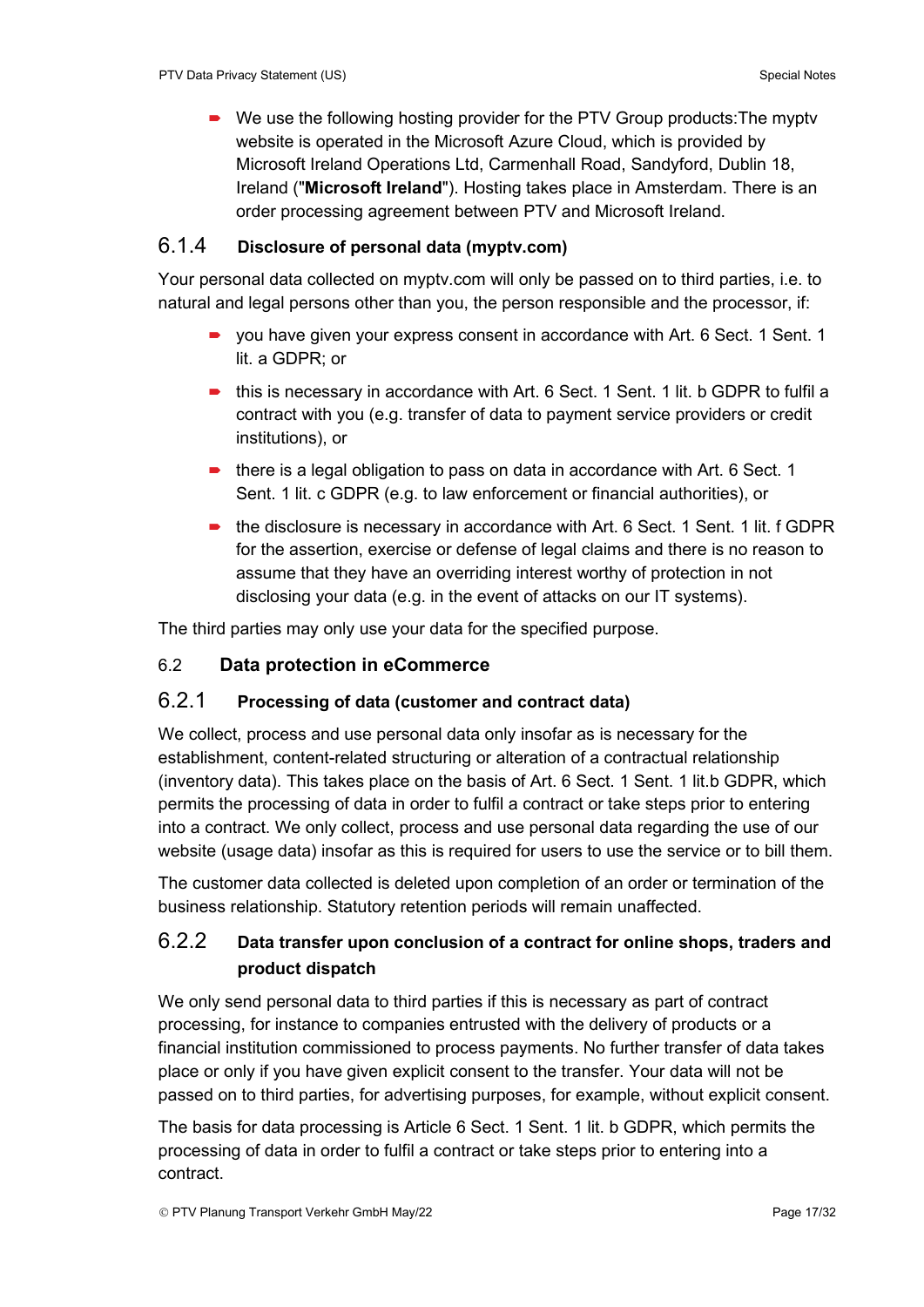# 6.2.3 **Encrypted payment transactions on our websites**

If there is an obligation to provide us with your payment data (e.g. account number for direct debit authorization) after the conclusion of a chargeable contract, this data is required for payment processing.

The payment transactions via the usual means of payment (especially Visa/MasterCard, direct debit) are exclusively carried out via an encrypted SSL or TLS connection. You can recognize an encrypted connection by the fact that the address line of the browser changes from "http://" to "https://" and by the lock symbol in your browser line.

In the case of encrypted communication, your payment data that you transmit to us cannot be read by third parties.

# <span id="page-17-0"></span>6.3 **Data protection in the case of applications and application processes**

We collect and process personal data from applicants for the purpose of executing an application process in PTV Planung Transport Verkehr GmbH and its associated companies. Data may be processed electronically. This is the case particularly if applicants send us application documents electronically, for example by email, or via the career pages on our website.

Once your data has been entered and sent, it goes directly to the servers of our external service providers via an encrypted connection. All data is encrypted based on the TLS method. If you log on after you have registered using the user data provided, the TLS encryption method is also used.

#### **Data security for applications**

Your data is hosted by a provider within the context of contract processing pursuant to Art. 28 GDPR. Both PTV Planung Transport Verkehr GmbH and the provider use technical and organizational security measures to protect your data against accidental or deliberate manipulation, loss, destruction or access by unauthorized persons. Our security measures are constantly being improved in accordance with technological developments.

#### **Processing of data at the end of the application process**

If a PTV Group company concludes an employment contract with an applicant, the transmitted data will be stored for the purpose of processing the employment relationship in compliance with the statutory provisions. If no employment contract is concluded with the applicant, the application documents are automatically deleted six months after notification of the rejection decision, provided that no other legitimate interests prevent deletion. Other legitimate interests in this sense include, for example, a duty to provide evidence in proceedings under the General Equal Treatment Act (AGG).

The basis for data processing is Art. 6 Sect 1 Sent. 1 lit. b GDPR, which permits the processing of data in order to fulfil a contract or take steps prior to entering into a contract.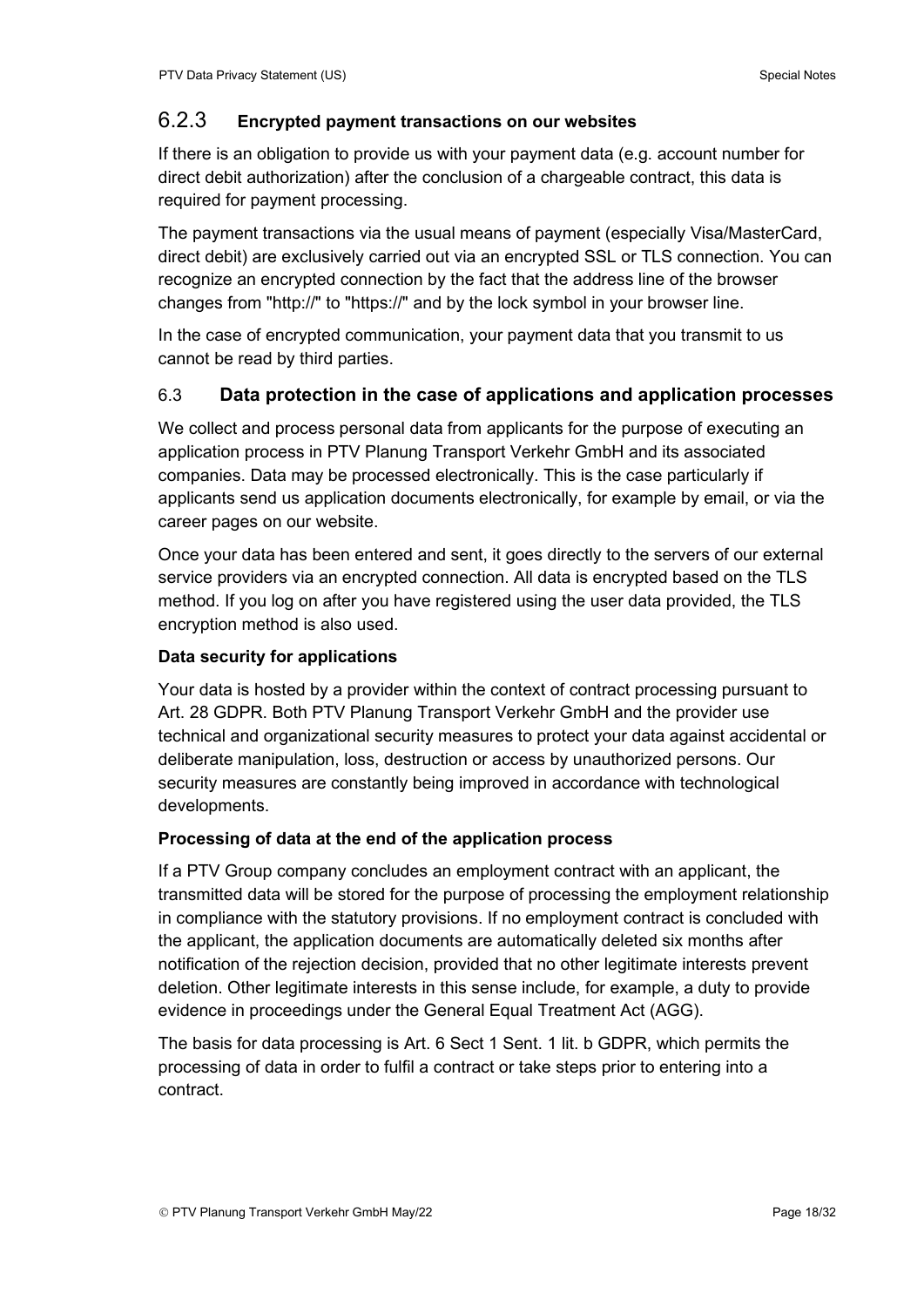#### <span id="page-18-0"></span>6.4 **Comment function on blog.ptvgroup.com**

For the comment function on blog.ptvgroup.com, unless you post anonymously, your comment will be stored along with information at the time the comment was created, your email address and the username you chose.

#### **Storage of the IP address**

The blog's comment function stores the IP addresses of users who post comments. This is for our security, as we may be held responsible for illegal content (such as insults or propaganda) on the site, even if it is created by users. IP addresses are not processed beyond this purpose.

#### **Storage period of comments**

The comments and related data are stored and remain on our website until the commented content has been completely deleted or the comments have to be deleted for legal reasons.

#### **Legal basis**

The comments are stored on the basis of your consent (Art. 6 Sect. 1 lit. a GDPR). You can revoke your consent at any time. An informal e-mail notification to us is sufficient for this purpose. The legality of the data processing operations that have already taken place remains unaffected by the revocation.

#### <span id="page-18-1"></span>6.5 **Live.Chat**

In certain areas of our website we offer contact and advice via live chat. With the help of the Live Chat function, you can communicate with one of our employees via text messages. When you open and start using the Live Chat, your browser automatically transmits the following data for technical reasons, which we store separately from other data you may transmit to us:

- $\rightarrow$  Date and time of access.
- $\blacksquare$  Duration of the visit to our website,
- $\blacksquare$  Type of web browser including version,
- Operating system used,
- Amount of data sent,
- Type of event,
- **P** IP address (anonymized).

The legal basis for this data processing is Art. 6 Sect. 1 lit. f GDPR, whereby our legitimate interest is directed towards guaranteeing and maintaining the operation and security of our offer as well as an error-free service. Within this framework, the data is also processed by us for analysis purposes - without allocation to a specific person.

If you provide us with additional personal data via the live chat, this is done on a voluntary basis. We do not actively request personal data from you. The texts you enter in the chat widget during the live chat are stored on our behalf on the external service provider's server. The legal basis for this data processing is Art. 6 Sect. 1 lit. b and f GDPR, as we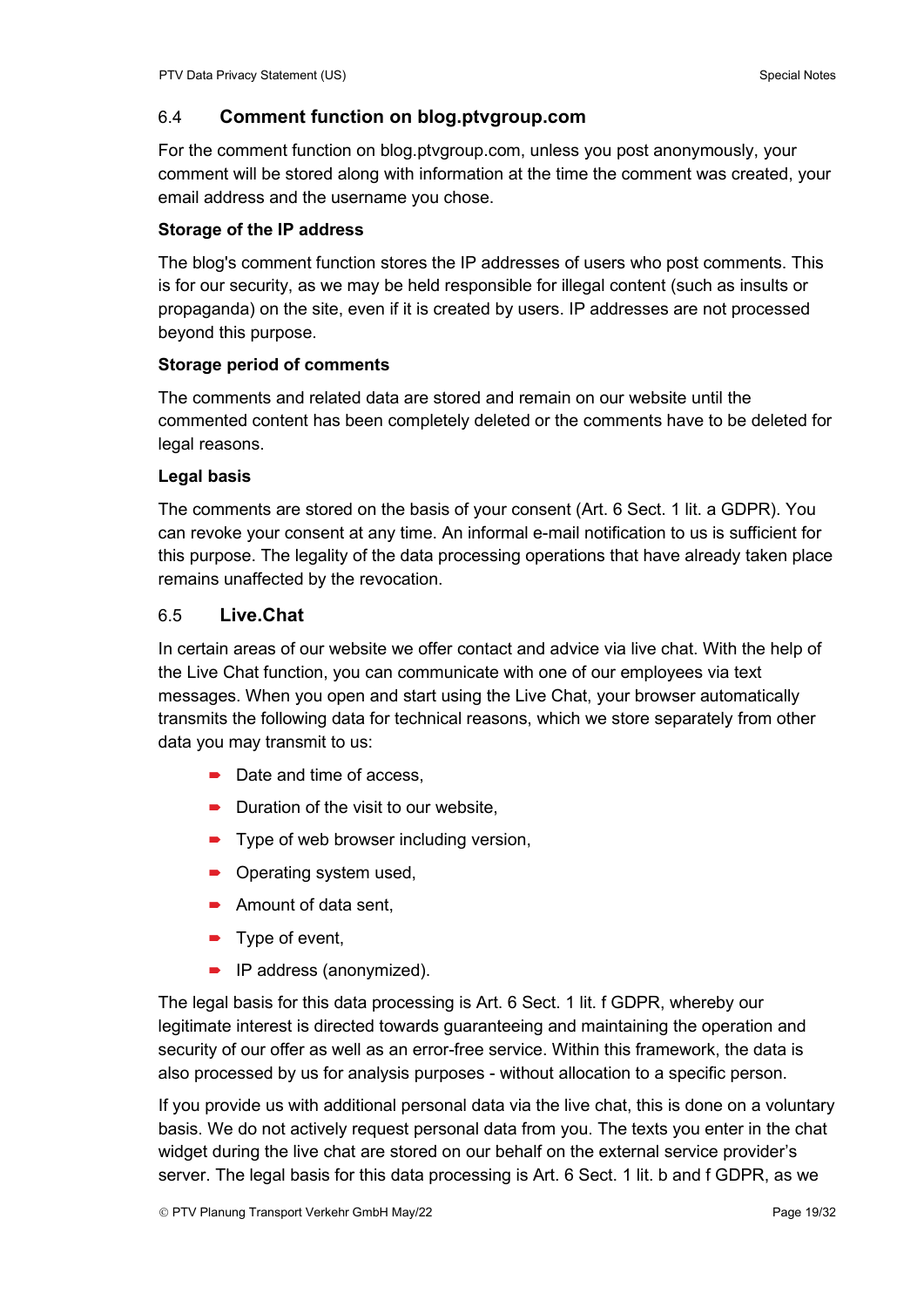have a legitimate interest in offering you an optimal prospect and customer service within the framework of a (pre)contractual relationship.

# <span id="page-19-0"></span>**7 Used tools**

# <span id="page-19-1"></span>7.1 **Appointment Bookings**

We use the appointment booking tool "Bookings" (part of the Microsoft Office 365 service) of the provider Microsoft Ireland Operations Limited, One Microsoft Place, South Country Business Park, Leopardstown, Dublin 18 D18 P521 for online appointment scheduling.

By using this tool, it is possible for you to book yourself a consultation appointment with one of our employees. You will only be connected to the service if you actually make an appointment booking through the service. For the appointment booking, your entered data will be transferred to Microsoft. The data is processed as part of the cloud service Microsoft 365 in Microsoft data centers in the EU. We have concluded a contract with Microsoft which stipulates that the data will not leave the EU and will not be evaluated or processed by Microsoft, and we have also concluded an order processing agreement with Microsoft. At this point, we would like to point out that there are currently no GDPR compliant data protection guarantees for the use of Microsoft 365, as the European Court of Justice has declared the EU-US Privacy Shield to be invalid as suitable data protection guarantees in a ruling of 16.7.2020. More information and a statement from Microsoft can be found at [Assuring Customers About Cross-Border Data Flows \(microsoft.com\).](https://news.microsoft.com/de-de/stellungnahme-zum-urteil-des-eugh-was-wir-unseren-kunden-zum-grenzueberschreitenden-datentransfer-bestaetigen-koennen/) The use of Microsoft 365 is, under the condition of your voluntary consent to the data processing GDPR compliant, if you do not agree with the data processing by Microsoft Bookings, you have the option to book an appointment by using other contact options offered.

Information on Microsoft's handling of personal data can be found in Microsoft's privacy policy at: [Microsoft Privacy Statement – Microsoft privacy](https://privacy.microsoft.com/en-us/privacystatement)

In order to make an appointment booking, you must provide your name and email address, in addition you can voluntarily provide your telephone number, as well as additional information you wish to provide to the PTV employee for the preparation of your appointment.

The legal basis for the processing of your data is your consent, which you give by clicking on "Book" (Art. 6 Sect. 1 Sent. 1 lit. a of the GDPR).

You can revoke your consent to data processing at any time by sending an informal email to [data-protection@ptvgroup.com.](mailto:data-protection@ptvgroup.com)

Your data will only be processed for the purpose of handling the appointment and subsequently deleted after the appointment, unless a pre-contractual business relationship arises from the consultation, which constitutes a legal basis for further data processing (Art. 6 Sect. 1 Sent. 1 lit. b of the GDPR).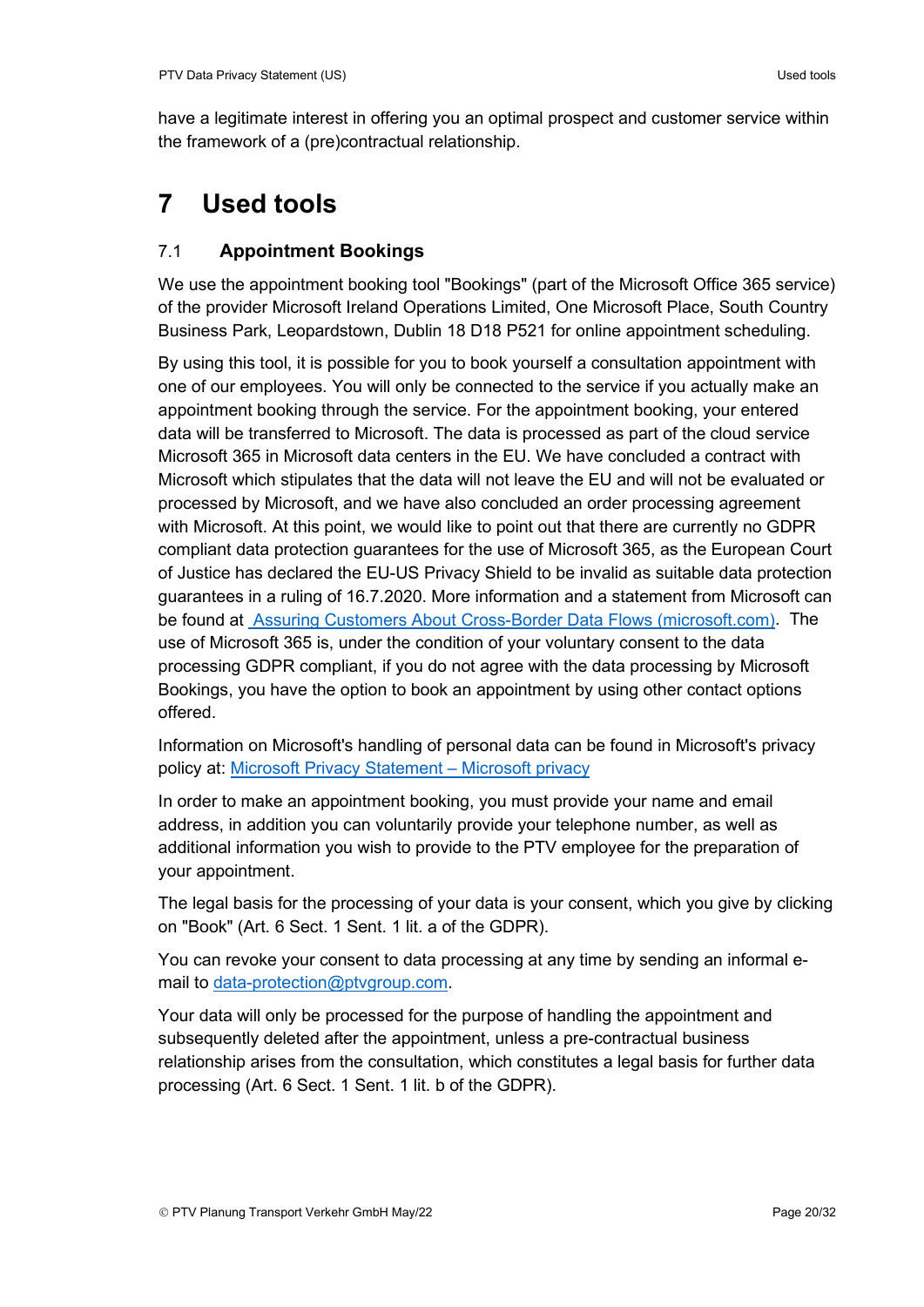# <span id="page-20-0"></span>7.2 **Online Marketing**

#### **Use of Eloqua**

We use Eloqua from the third-party provider Oracle, Redwood City, CA, USA (www.eloqua.com) for marketing purposes. Eloqua allows us to tailor content to the exact visitors and subscribers to our website and how we communicate with them.

Eloqua cookies gather anonymized data about the user behavior of visitors to our website, for example the number of visitors to the website, how they came to the site and which pages they have visited. This data feeds into analyses and helps us to improve our website. We may also gather personal identification data when you use certain services or parts of the website. When you sign up for a service or subscribe to one of our newsletters, for example, we can identify you when you visit our website and navigate through the individual pages. This data is stored securely at Eloqua.

If you wish to prevent the use of Eloqua tracking technologies on your device completely, you can do so on the Eloqua opt-out page available at [https://www.oracle.com/marketingcloud/opt-status.html.](https://www.oracle.com/marketingcloud/opt-status.html%C2%A0)

Further information on data protection in connection with the use of Eloqua can be found here: [Oracle Privacy Policy](https://www.oracle.com/legal/privacy/privacy-policy.html) 

#### <span id="page-20-1"></span>7.3 **Social Media, Social Media Plugins**

#### 7.3.1 **Facebook-Plugins (Like & Share-Button)**

We have integrated plug-ins of the social network Facebook on this website. The provider of this service is Meta Platforms Ireland Limited, 4 Grand Canal Square, Dublin 2, Ireland. According to Meta Platforms's statement the collected data will be transferred to the USA and other third-party countries too.

You will be able to recognize Facebook plug-ins by the Facebook logo or the "Like" button on this website. An overview of the Facebook plug-ins is available under the following link: [https://developers.facebook.com/docs/plugins/.](https://developers.facebook.com/docs/plugins/)

Whenever you visit this website and its pages, the plug-in will establish a direct connection between your browser and the Facebook server. As a result, Meta Platforms will receive the information that you have visited this website with your plug-in. However, if you click the Facebook "Like" button while you are logged into your Facebook account, you can link the content of this website and its pages with your Facebook profile. As a result, Meta Platforms will be able to allocate the visit to this website and its pages to your Facebook user account. We have to point out, that we as the provider of the website do not have any knowledge of the transferred data and its use by Meta Platforms. For more detailed information, please consult the Data Privacy Declaration of Facebook at: [https://www.facebook.com/privacy/explanation.](https://www.facebook.com/privacy/explanation)

If you do not want Meta Platforms to be able to allocate your visit to this website and its pages to your Facebook user account, please log out of your Facebook account while you are on this website.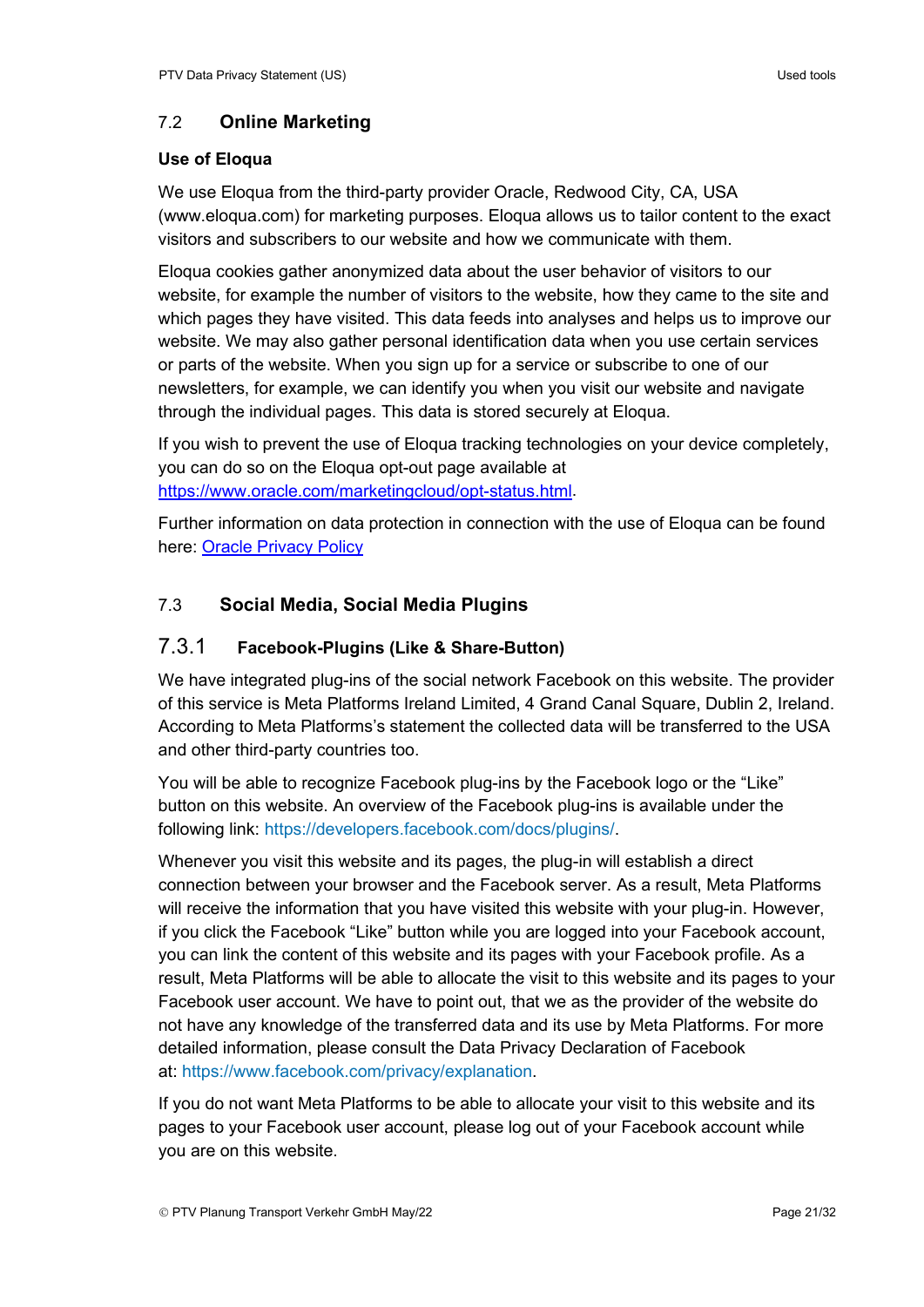The use of the Facebook plug-in is based on Art. 6 Sect. 1 lit. f GDPR. The operator of the website has a legitimate interest in being as visible as possible on social media. If a respective declaration of consent has been obtained, the data shall be processed exclusively on the basis of Art. 6 Sect. 1 lit. a GDPR. This declaration of consent may be revoked at any time.

# 7.3.2 **Twitter Plugin**

We have integrated functions of the social media platform Twitter into this website. These functions are provided by Twitter International Company, One Cumberland Place, Fenian Street, Dublin 2, D02 AX07, Ireland. While you use Twitter and the "Re-Tweet" function, websites you visit are linked to your Twitter account and disclosed to other users. During this process, data are transferred to Twitter as well. We must point out, that we, the providers of the website and its pages do not know anything about the content of the data transferred and the use of this information by Twitter. For more details, please consult Twitter's Data Privacy Declaration at: [https://twitter.com/en/privacy.](https://twitter.com/en/privacy)

The use of Twitter plug-ins is based on Art. 6 Sect. 1 lit. f GDPR. The operator of the website has a legitimate interest in being as visible as possible on social media. If a respective declaration of consent has been obtained, the data shall be processed exclusively on the basis of Art. 6 Sect. 1 lit. a GDPR. This declaration of consent may be revoked at any time.

You have the option to change your data protection settings on Twitter in the account settings at [https://twitter.com/account/settings.](https://twitter.com/account/settings)

# 7.3.3 **LinkedIn Plugin**

This website uses functions of the LinkedIn network. The provider is LinkedIn Corporation, 2029 Stierlin Court, Mountain View, CA 94043, USA.

Any time you access a page of this website that contains functions of LinkedIn, a connection to LinkedIn's servers is established. LinkedIn is notified that you have visited this website with your IP address. If you click on LinkedIn's "Recommend" button and are logged into your LinkedIn account at the time, LinkedIn will be in a position to allocate your visit to this website to your user account. We have to point out that we as the provider of the websites do not have any knowledge of the content of the transferred data and its use by LinkedIn.

The use of the LinkedIn plug-in is based on Art. 6 Sect. 1 lit. f GDPR. The operator of the website has a legitimate interest in being as visible as possible on social media. If a respective declaration of consent has been obtained, the data shall be processed exclusively on the basis of Art. 6 Sect. 1 lit. a GDPR. This declaration of consent may be revoked at any time.

For further information on this subject, please consult LinkedIn's Data Privacy Declaration at: [https://www.linkedin.com/legal/privacy-policy.](https://www.linkedin.com/legal/privacy-policy)

# 7.3.4 **YouTube**

Our website uses plug-ins of the Google operated site YouTube. The operator of the site is YouTube, LLC, 901 Cherry Ave., San Bruno, CA 94066, USA.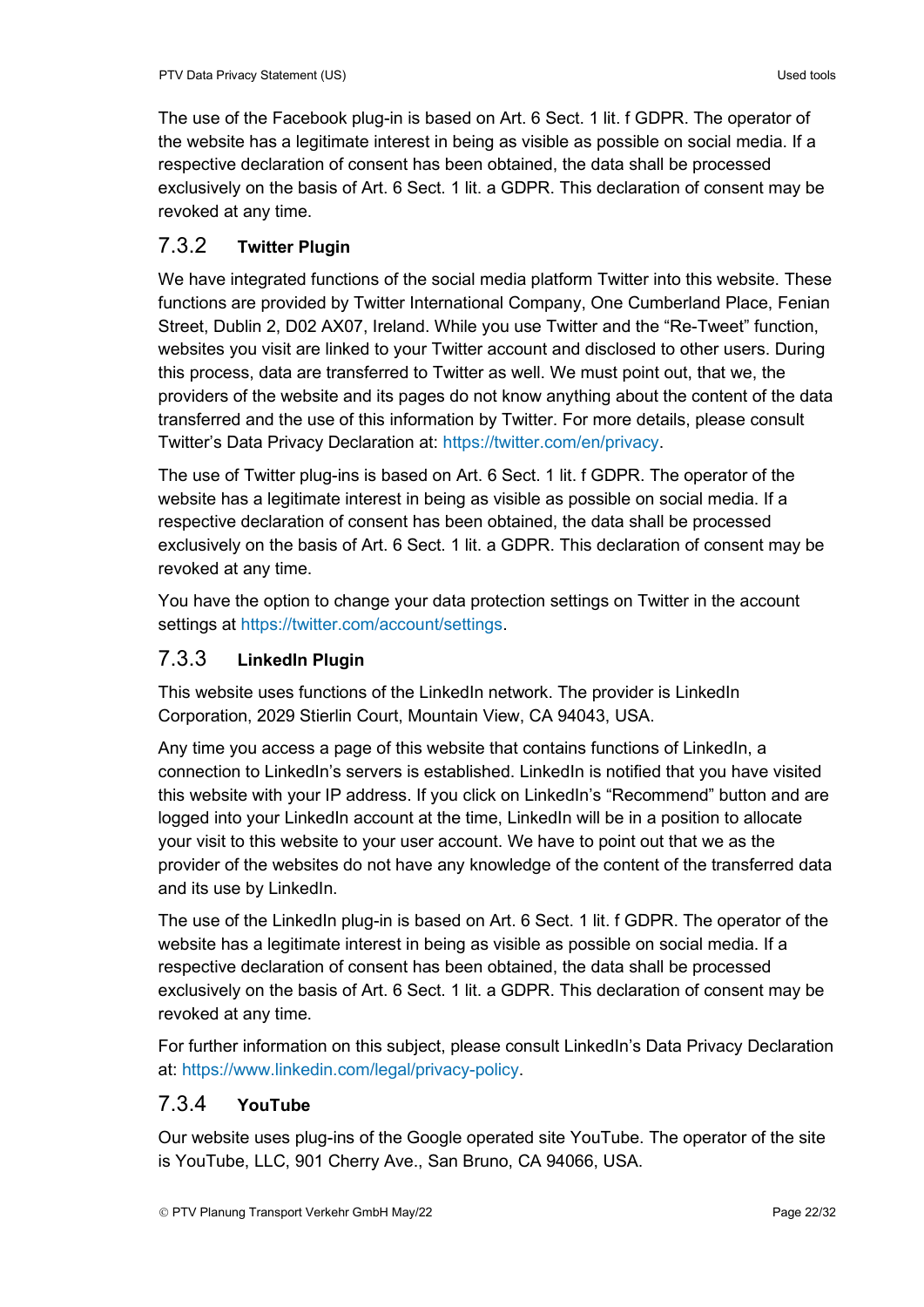If you visit one of our pages that has a YouTube plug-in, a connection is established to the YouTube servers. The YouTube server is notified which of our pages you have visited in the process.

If you are logged in to your YouTube account, YouTube allows your surfing behavior to be associated directly to your personal profile. You can prevent this by logging out of your YouTube account.

YouTube is used in the interests of attractive presentation of our online services. This represents a legitimate interest in accordance with Art. 6 Sect. 1 lit. f GDPR.

You can find further information regarding the handling of user data in the YouTube data privacy statement at: [https://www.google.de/intl/de/policies/privacy.](https://www.google.de/intl/de/policies/privacy)

# <span id="page-22-0"></span>7.4 **Live-Chat with User-Like**

We use the Live Chat of Userlike UG, Probsteigasse 44-46, 50670 Cologne, Germany (hereafter "Userlike"). Userlike uses cookies to enable you to have a personal conversation with us in the form of a real-time chat. Live chat visitors do not have to log in with their name to use this function but can have an anonymous chat. We use the socalled privacy mode when using Userlike. This means that your IP address is stored in the cookies in anonymous form and is not used to identify you personally. If you disclose personal information about yourself during the anonymous chat, this is done voluntarily.

The data collected by Userlike is processed on our behalf and based on a contract for order processing.

The processing of your personal data is based on Art. 6 Sect. 1 lit. f GDPR, as we have a legitimate interest in the economic operation, the operability and the optimization of our website in the form of a cross-webpage operation of the chat function.

For further information, please refer to Userlike's privacy policy: [https://www.userlike.com/en/terms.](https://www.userlike.com/en/terms)

# <span id="page-22-1"></span>**8 Cookies and Analysis - Tools**

When you visit our website, your surfing behavior can be statistically evaluated. This is mainly done with so-called analysis programs and cookies.

Detailed information about these analysis programs and cookies can be found in the following section.

# <span id="page-22-2"></span>8.1 **Cookies**

Our websites and pages use what the industry refers to as "cookies." Cookies are small text files that do not cause any damage to your device. They are either stored temporarily for the duration of a session (session cookies) or they are permanently archived on your device (permanent cookies). Session cookies are automatically deleted once you terminate your visit. Permanent cookies remain archived on your device until you actively delete them or they are automatically eradicated by your web browser.

In some cases, it is possible that third-party cookies are stored on your device once you enter our site (third-party cookies). These cookies enable you or us to take advantage of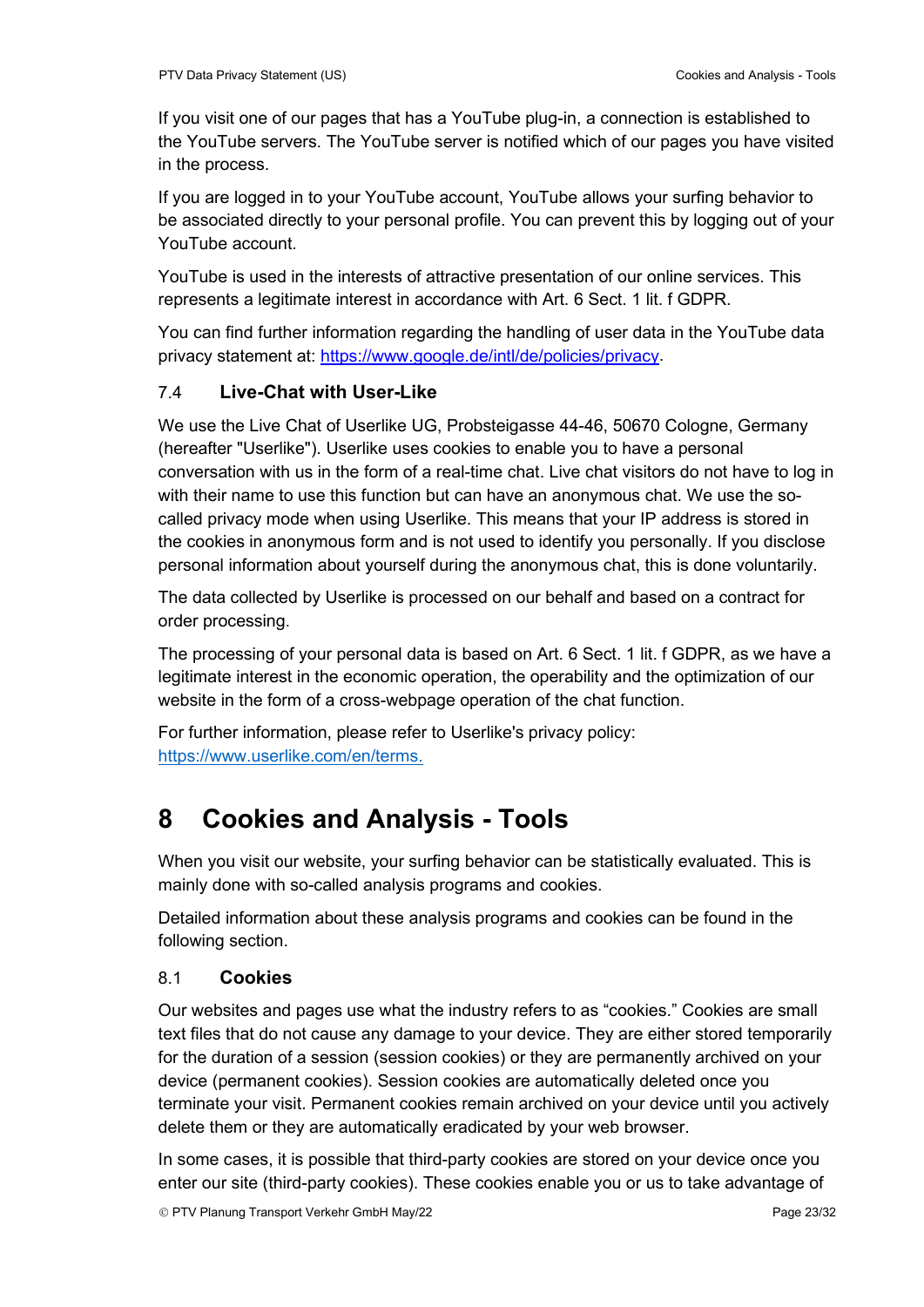certain services offered by the third party (e.g. cookies for the processing of payment services).

Cookies have a variety of functions. Many cookies are technically essential since certain website functions would not work in the absence of the cookies (e.g. the shopping cart function or the display of videos). The purpose of other cookies may be the analysis of user patterns or the display of promotional messages.

Cookies, which are required for the performance of electronic communication transactions (required cookies) or for the provision of certain functions you want to use (functional cookies, e.g. for the shopping cart function) or those that are necessary for the optimization of the website (e.g. cookies that provide measurable insights into the web audience), shall be stored on the basis of Art. 6 Sect. 1 lit. f GDPR, unless a different legal basis is cited. The operator of the website has a legitimate interest in the storage of cookies to ensure the technically error free and optimized provision of the operator's services. If your consent to the storage of the cookies has been requested, the respective cookies are stored exclusively on the basis of the consent obtained (Art. 6 Sect. 1 lit. a GDPR); this consent may be revoked at any time.

You have the option to set up your browser in such a manner that you will be notified any time cookies are placed and to permit the acceptance of cookies only in specific cases. You may also exclude the acceptance of cookies in certain cases or in general or activate the delete function for the automatic eradication of cookies when the browser closes. If cookies are deactivated, the functions of this website may be limited.

In the event that third-party cookies are used or if cookies are used for analytical purposes, we will separately notify you in conjunction with this Data Protection Policy and, if applicable, ask for your consent.

# 8.1.1 **Cookie-Consent with Cookiebot**

Our websites use Cookie Content technology from Cookiebot to obtain your consent to the storage of certain cookies on your end device and to document this in a data protection-compliant manner. The provider of this technology is Cybot A/S, Havnegade 39, 1058 Copenhagen, Denmark, website:<https://www.cookiebot.com/en/> (hereinafter "Cookiebot").

Cookiebot stores a cookie in your browser in order to be able to assign the consent you have given or to revoke it. The data collected in this way is stored until you request us to delete it, delete the Cookiebot cookie itself or until the purpose for which the data is stored no longer applies. Mandatory legal storage obligations remain unaffected.

Cookiebot is used to obtain the legally required consent for the use of cookies. The legal basis for this is Art. 6 Sect. 1 lit. c GDPR.

# 8.1.2 **Changing your cookie settings**

You can view and change your cookie settings at any time at [https://www.ptvgroup.com/en/cookies/.](https://www.ptvgroup.com/en/cookies/)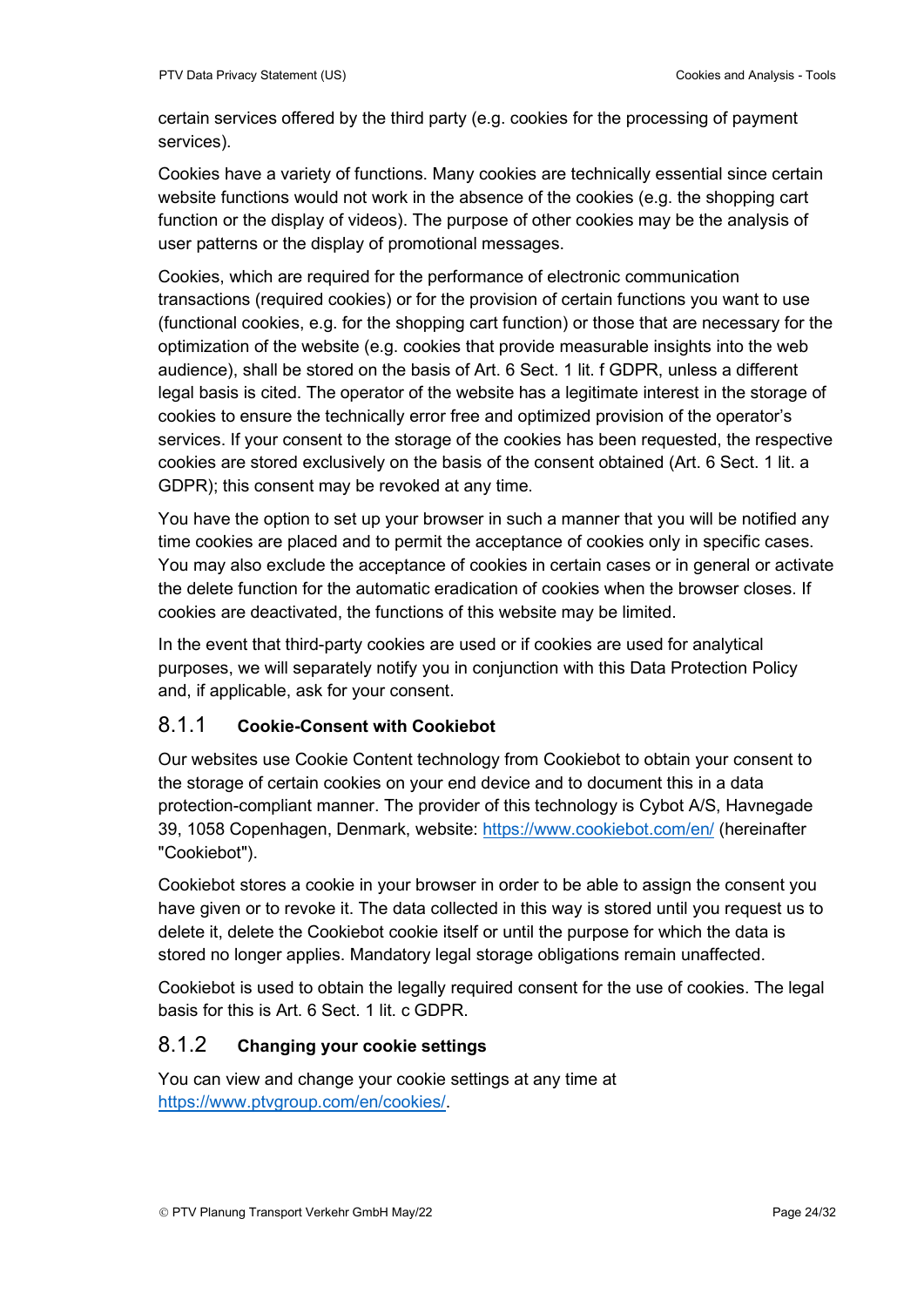# <span id="page-24-0"></span>8.2 **Analytics tools and advertising**

# 8.2.1 **Use of Leadlab**

Our website uses tracking pixel technology from wiredminds GmbH (www.wiredminds.de) to analyse visitor behavior.

Data is collected, processed and stored where appropriate from which a usage profile is created under a pseudonym. These usage profiles are anonymised in full wherever this is possible and reasonable. Cookies may be used for this purpose. Cookies are small text files stored in the visitor's Internet browser and used to recognize the Internet browser on the next visit. Data collected, which may also include personal data, is sent to wiredminds or is collected directly by wiredminds. wiredminds may use data left on the website through visits in order to create anonymised usage profiles. Data obtained in this way will not be used without the separate consent of the data subject to identify the visitor to this website and will not be combined with personal data relating to the bearer of the pseudonym. If IP addresses are collected, they are anonymised immediately by deleting the last number block.

# 8.2.2 **Google Analytics**

This website uses functions of the web analysis service Google Analytics. The provider of this service is Google Ireland Limited ("Google"), Gordon House, Barrow Street, Dublin 4, Ireland.

Google Analytics enables the website operator to analyze the behavior patterns of website visitors. To that end, the website operator receives a variety of user data, such as pages accessed, time spent on the page, the utilized operating system and the user's origin. Google may consolidate these data in a profile that is allocated to the respective user or the user's device.

Google Analytics uses technologies that make the recognition of the user for the purpose of analyzing the user behavior patterns (e.g. cookies or device fingerprinting). The website use information recorded by Google is, as a rule transferred to a Google server in the United States, where it is stored.

This analysis tool is used on the basis of Art. 6 Sect. 1 lit. f GDPR. The operator of this website has a legitimate interest in the analysis of user patterns to optimize both, the services offered online and the operator's advertising activities. If a corresponding agreement has been requested (e.g. an agreement to the storage of cookies), the processing takes place exclusively on the basis of Art. 6 Sect. 1 lit. a GDPR; the agreement can be revoked at any time.

# **IP anonymization**

On this website, we have activated the IP anonymization function. As a result, your IP address will be abbreviated by Google within the member states of the European Union or in other states that have ratified the Convention on the European Economic Area prior to its transmission to the United States. The full IP address will be transmitted to one of Google's servers in the United States and abbreviated there only in exceptional cases. On behalf of the operator of this website, Google shall use this information to analyze your use of this website to generate reports on website activities and to render other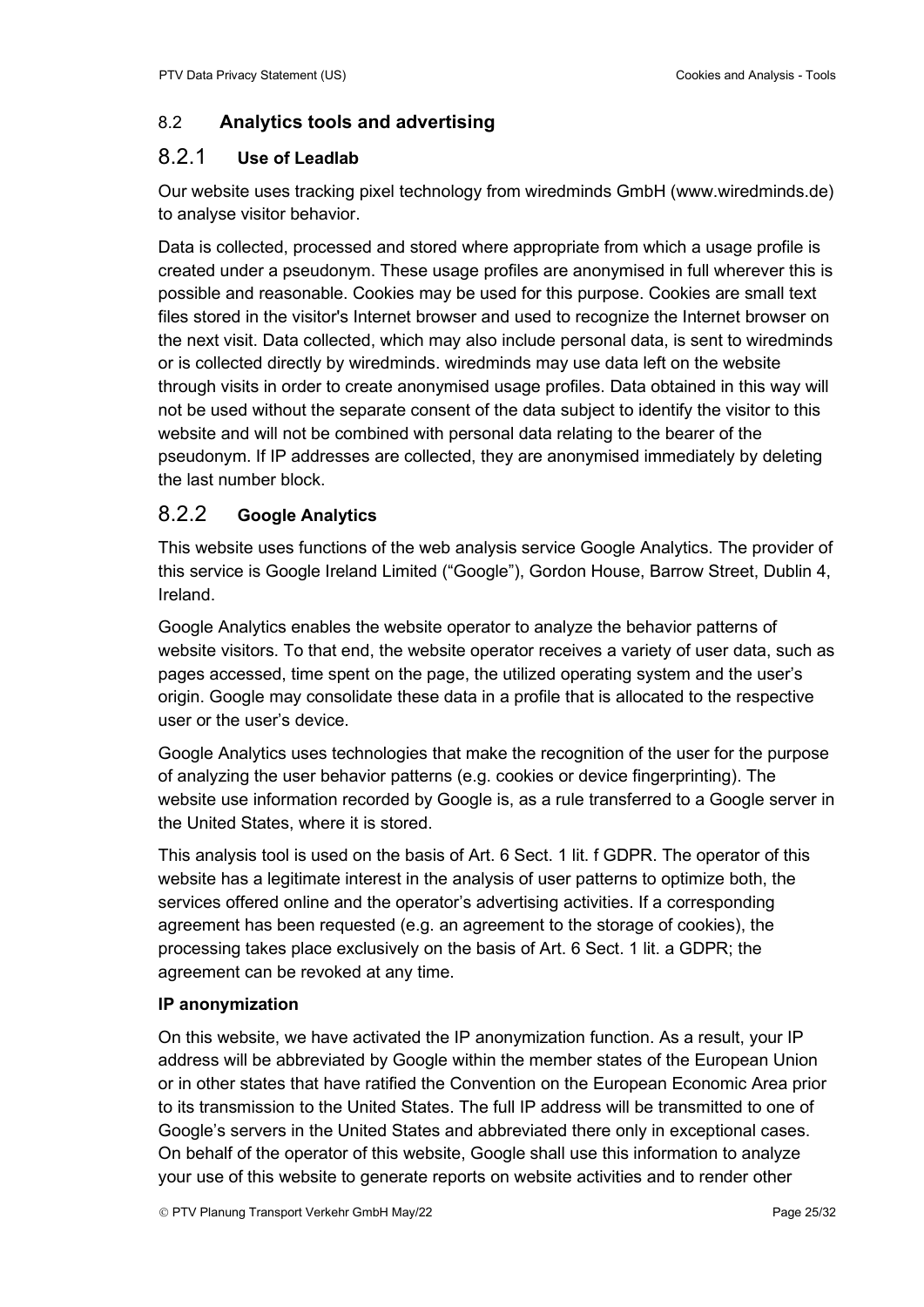services to the operator of this website that are related to the use of the website and the Internet. The IP address transmitted in conjunction with Google Analytics from your browser shall not be merged with other data in Google's possession.

#### **Browser plug-in**

You can prevent the recording and processing of your data by Google by downloading and installing the browser plugin available under the following link: [https://tools.google.com/dlpage/gaoptout?hl=en.](https://tools.google.com/dlpage/gaoptout?hl=en)

For more information about the handling of user data by Google Analytics, please consult Google's Data Privacy Declaration at: [https://support.google.com/analytics/answer/6004245?hl=en.](https://support.google.com/analytics/answer/6004245?hl=en)

#### **Contract data processing**

We have executed a contract data processing agreement with Google and are implementing the stringent provisions of the German data protection agencies to the fullest when using Google Analytics.

#### **Demographic parameters provided by Google Analytics**

This website uses the "demographic characteristics" function of Google Analytics, to be able to display to the website visitor compatible ads within the Google advertising network. This allows reports to be created that contain information about the age, gender and interests of the website visitors. The sources of this information are interest-related advertising by Google as well as visitor data obtained from third-party providers. This data cannot be allocated to a specific individual. You have the option to deactivate this function at any time by making pertinent settings changes for advertising in your Google account or you can generally prohibit the recording of your data by Google Analytics as explained in section "Objection to the recording of data".

# 8.2.3 **Google AdSense (not personalized)**

This website uses Google AdSense, an ad embedding service provided by Google Ireland Limited ("Google"), Gordon House, Barrow Street, Dublin 4, Ireland.

We use Google AdSense in the "non-personalized" mode. Contrary to the personalized mode, the ads are not based on your previous user patterns and the service does not generate a user profile for you. Instead, the service uses so-called "context information" to choose the ads that are posted for you to view. The selected ads are thus based e.g. on your location, the content of the website you are visiting at the time or the search terms you are using. To learn more about the distinct differences between personalized targeting and targeting that has not been personalized by Google AdSense, please click on the following link: [https://support.google.com/adsense/answer/9007336.](https://support.google.com/adsense/answer/9007336)

Please keep in mind that if Google Adsense is used in the non-personalized mode, it is possible that cookies are stored or comparable recognition technologies (e.g. device fingerprinting) are used.

AdSense is used on the basis of Art. 6 Abs. 1 lit. f. GDPR. The website operator has a legitimate interest in making the marketing of the website as effective as possible. If a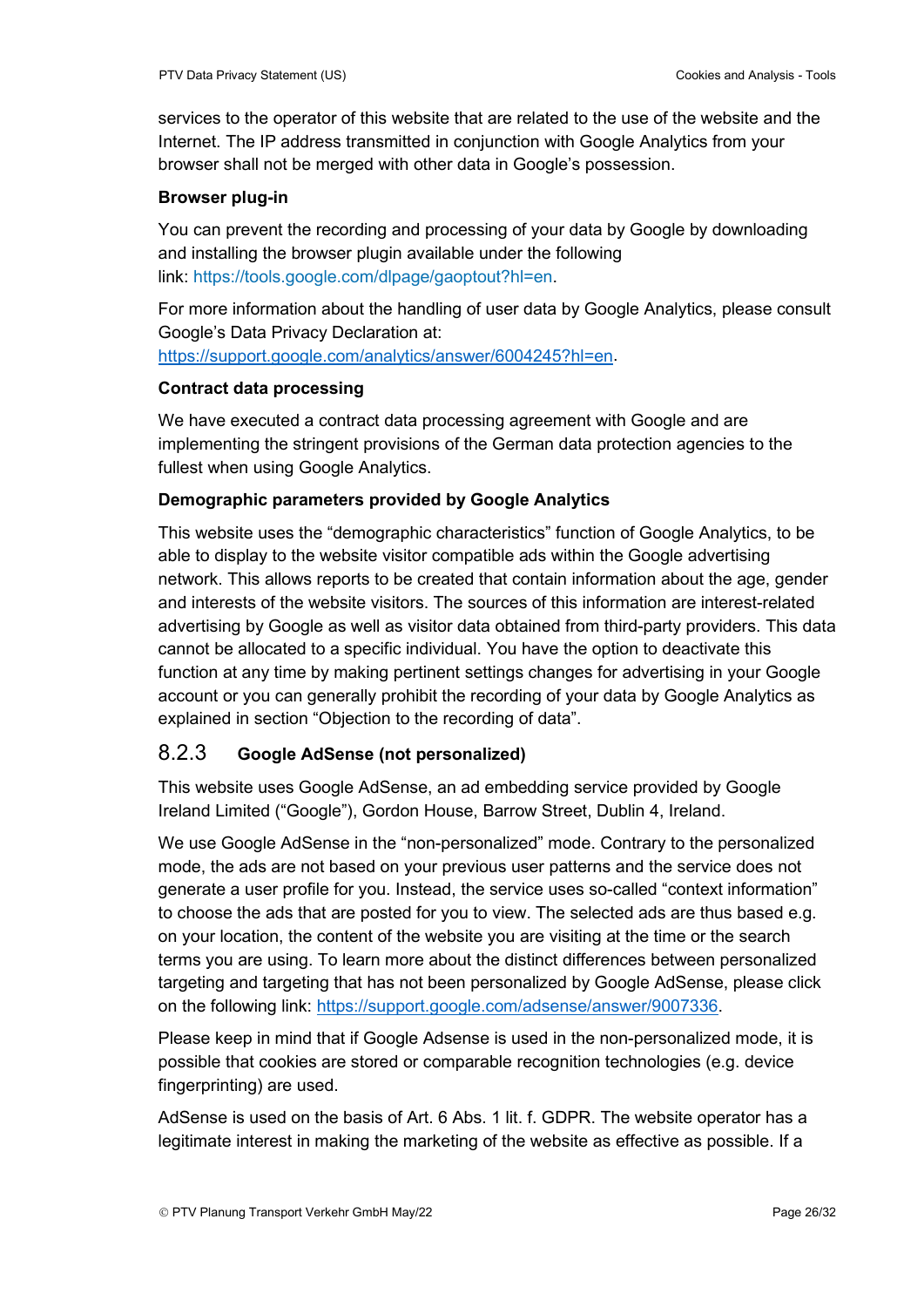respective declaration of consent was requested, processing shall occur exclusively on the basis of Art. 6 Sect. 1 lit. a GDPR; the given consent may be revoked at any time.

You have the option to autonomously adjust the advertising settings in your user account. To do so, please click on the link provided below and log in: [https://adssettings.google.com/authenticated.](https://adssettings.google.com/authenticated)

For more information about Google's advertising technologies, please click here: <https://policies.google.com/technologies/ads> [https://www.google.de/intl/de/policies/privacy/.](https://www.google.de/intl/de/policies/privacy/)

# 8.2.4 **Google Remarketing**

This website uses the functions of Google Analytics Remarketing. The provider of these solutions is Google Ireland Limited ("Google"), Gordon House, Barrow Street, Dublin 4, Ireland.

Google Remarketing analyzes your user patterns on our website (e.g. clicks on specific products), to allocate a certain advertising target groups to you and to subsequently display matching online offers to you when you visit other online offers (remarketing or retargeting).

Moreover, it is possible to link the advertising target groups generated with Google Remarketing to device encompassing functions of Google. This makes it possible to display interest-based customized advertising messages, depending on your prior usage and browsing patterns on a device (e.g. cell phone) in a manner tailored to you as well as on any of your devices (e.g. tablet or PC).

If you have a Google account, you have the option to object to personalized advertising under the following link: [https://www.google.com/settings/ads/onweb/.](https://www.google.com/settings/ads/onweb/)

The use of Google Remarketing is based on Art. 6 Sect. 1 lit. f. GDPR. The website operator has a legitimate interest in the marketing of the operator's products that is as effective as possible. If a respective declaration of consent was requested, processing shall occur exclusively on the basis of Art. 6 Sect. 1 lit. a GDPR; the given consent may be revoked at any time.

For further information and the pertinent data protection regulations, please consult the Data Privacy Policies of Google at: [https://policies.google.com/technologies/ads?hl=en.](https://policies.google.com/technologies/ads?hl=en)

# **Formation of Target Groups with Customer Reconciliation**

For the formation of target groups, we use, among other things, the Google Remarketing customer reconciliation feature. To achieve this, we transfer certain customer data (e.g. email addresses) from our customer lists to Google. If the respective customers are Google users and are logged into their Google accounts, matching advertising messages within the Google network (e.g. YouTube, Gmail or in a search engine) are displayed for them to view.

# 8.2.5 **Bing Universal Event Tracking (UET)**

On our website, data is collected and saved using the technologies of Bing Ads from which usage profiles are created using pseudonyms. This is a service of the Microsoft Corporation, One Microsoft Way, Redmond, WA 98052-6399, USA. This service enables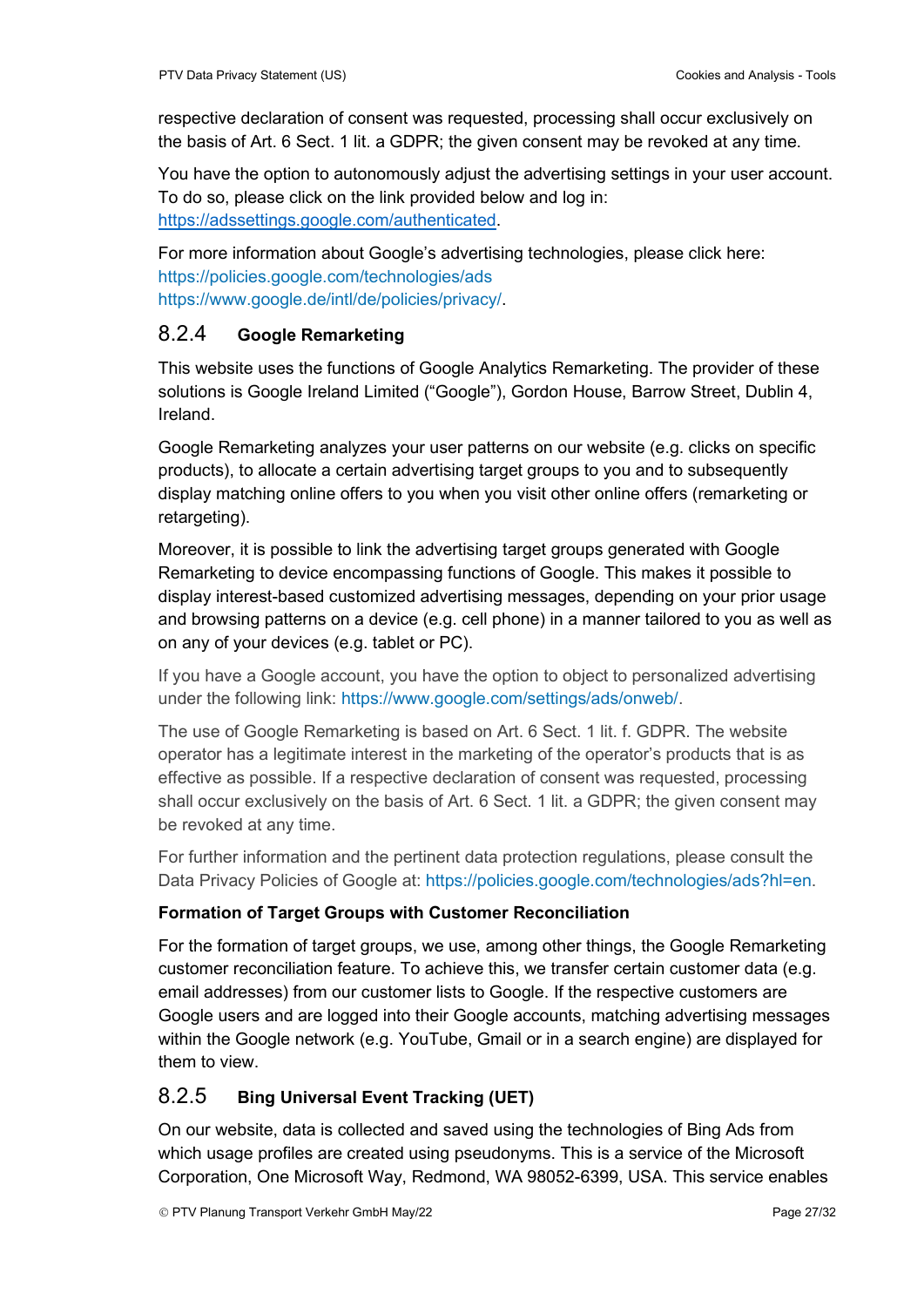us to track the activities of users on our website if they accessed our website via advertisements from Bing Ads. If you access our website via an advertisement of this nature, a cookie is set on your computer. A Bing UET tag is integrated on our website. This is a code which, in combination with the cookie, saves some non-personal data about the usage of the website. This includes, among other things, the time spent on the website, which areas of the website were opened and via which advertisement the users accessed the website. No information about your identity is collected.

The information collected is transmitted to Microsoft servers in the USA and is there stored for a period of at most 180 days. You can prevent the collection of the data generated by the cookie with respect to your usage of the website as well as the processing of these data by deactivating the use of cookies. This could possibly lead to a restricted functionality of the website.

Furthermore, Microsoft can possibly track your usage behavior across several of your electronic devices using so-called Cross-Device Tracking and is thereby able to display personalized advertising on or in Microsoft web pages and apps. You can deactivate this behavior under<https://account.microsoft.com/privacy/ad-settings/>

Further information about the analysis services of Bing can be found on the Bing Ads website [\(https://help.bingads.microsoft.com/#apex/3/de/53056/2\)](https://help.bingads.microsoft.com/#apex/3/de/53056/2). Further information about data protection at Microsoft and Bing can be found in Microsoft's data protection provisions [\(https://privacy.microsoft.com/de-de/privacystatement\)](https://privacy.microsoft.com/de-de/privacystatement).

# 8.2.6 **Google AdWords and Google Conversion Tracking**

This website uses Google AdWords. AdWords is an online advertising program from Google Ireland Limited, Gordon House, Barrow Street, Dublin 4, Ireland.

We use conversion tracking as part of Google AdWords. If you click on a Google ad, a conversion tracking cookie is placed on your computer. Cookies are small text files which an Internet browser places on a user's computer. These cookies expire after 30 days and are not used to identify users. If a user visits certain pages of this website and the cookie has not yet expired, we and Google can recognize that the user has clicked on an ad and been redirected to this page.

Every Google AdWords customer receives a different cookie. Cookies cannot be tracked via the websites of AdWords customers. Information obtained with the help of conversion cookies is used to produce conversion statistics for AdWords customers which have opted for conversion tracking. Customers learn the total number of users who have clicked on their ad and been redirected to a page provided with a conversion tracking tag. However, they do not receive any information allowing them to identify the user. If you do not wish to participate in tracking, you can object to such use by easily disabling the Google conversion tracking cookie via your Internet browser's user settings. You will then not be included in conversion tracking statistics.

Conversion cookies are stored on the basis of Art. 6 Sect. 1 lit. f GDPR. The website operator has a legitimate interest in analyzing user behavior in order to optimize both its web service and its advertising.

More information about Google AdWords and Google Conversion Tracking can be found in Google's data protection regulations: [https://www.google.de/policies/privacy/.](https://www.google.de/policies/privacy/)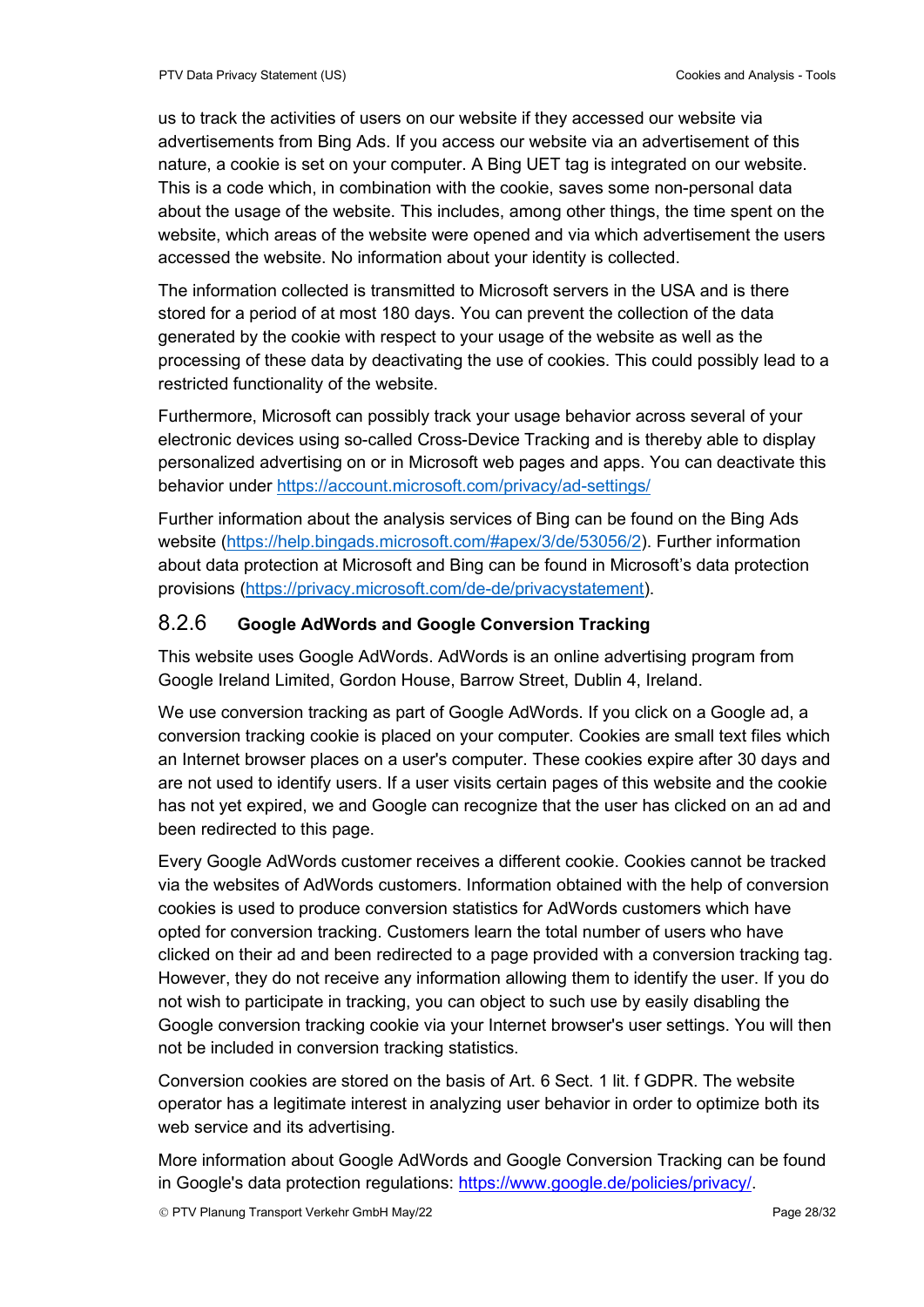You can configure your browser to receive notifications about the placement of cookies and only allow cookies in individual cases, enable the acceptance of cookies in specific cases or generally refuse them and enable automatic deletion of cookies when you close your browser. Disabling cookies may limit the functionality of this website.

You may withdraw your consent to the storage of data, email address and its use for sending the newsletter at any time, for example via the 'Unsubscribe' link in the newsletter.

# 8.2.7 **Facebook Pixel**

To measure conversion rates, this website uses the visitor activity pixel of Meta Platforms. The provider of this service is Meta Platforms Ireland Limited, 4 Grand Canal Square, Dublin 2, Ireland. According to Meta Platforms's statement the collected data will be transferred to the USA and other third-party countries too.

This tool allows the tracking of page visitors after they have been linked to the website of the provider after clicking on a Facebook ad. This makes it possible to analyze the effectiveness of Facebook ads for statistical and market research purposes and to optimize future advertising campaigns.

For us as the operators of this website, the collected data is anonymous. We are not in a position to arrive at any conclusions as to the identity of users. However, Meta Platforms archives the information and processes it, so that it is possible to make a connection to the respective user profile and Meta Platforms is in a position to use the data for its own promotional purposes in compliance with the [Facebook](https://www.facebook.com/about/privacy/) Data Usage Policy. This enables Meta Platforms to display ads on Facebook pages as well as in locations outside of Facebook. We as the operator of this website have no control over the use of such data.

The use of Facebook Pixel is based on Art. 6 Sect. 1 lit. f GDPR. The operator of the website has a legitimate interest in effective advertising campaigns, which also include social media. If a corresponding agreement has been requested (e.g. an agreement to the storage of cookies), the processing takes place exclusively on the basis of Art. 6 Sect. 1 lit. a GDPR; the agreement can be revoked at any time.

In Facebook's Data Privacy Policies, you will find additional information about the protection of your privacy at: [https://www.facebook.com/about/privacy/.](https://www.facebook.com/about/privacy/)

You also have the option to deactivate the remarketing function "Custom Audiences" in the ad settings section

at [https://www.facebook.com/ads/preferences/?entry\\_product=ad\\_settings\\_screen.](https://www.facebook.com/ads/preferences/?entry_product=ad_settings_screen) To do this, you first have to log into Facebook.

If you do not have a Facebook account, you can deactivate any user based advertising by Facebook on the website of the European Interactive Digital Advertising Alliance: [http://www.youronlinechoices.com/de/praferenzmanagement/.](http://www.youronlinechoices.com/de/praferenzmanagement/)

# 8.2.8 **Conversion pixels from Adform**

This website uses conversion tracking from Adform (Adform A/S, Wildersgade 10B, sal. 1, DK-1408 Copenhagen, Denmark; 'Adform').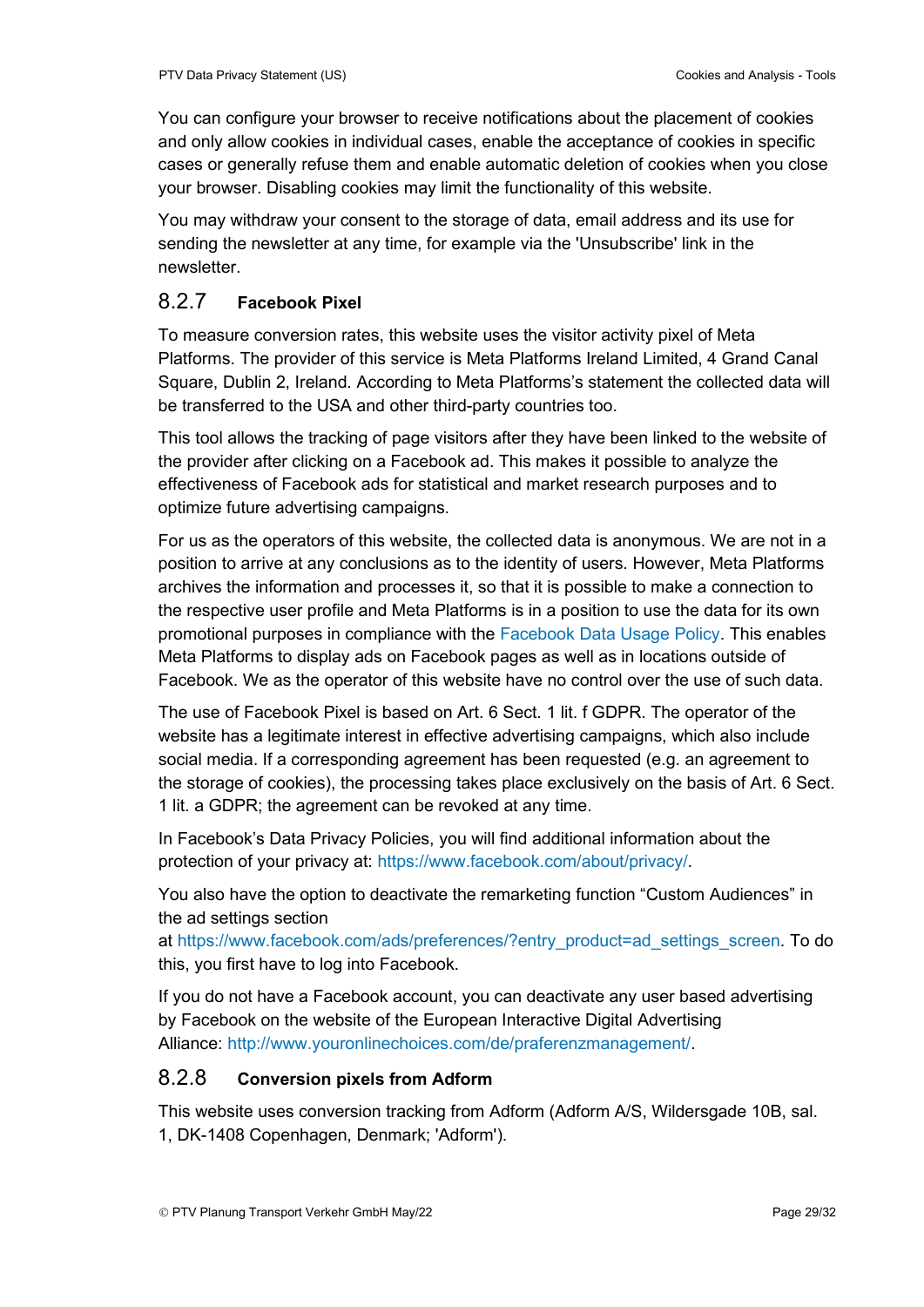Adform uses a cookie mechanism on an anonymous basis to decide which ads are shown to a user. This is based on products that a visitor has already viewed on a previous occasion. This means that Adform stores no personal data of any kind, such as email addresses, names or addresses, in the cookie or in the cookie-based profile.

A cookie is a small text file that can be stored on a computer if a user views advertising or websites of an Adform customer using a browser. The cookie does not collect any names, addresses, phone numbers, email address or other data identifying the user.

Instead, the cookie contains a random identification number. Using these random identification numbers from the cookie, Adform collects and stores anonymous information, such as operating system, browser version, geographical location, URLs on which Adform shows advertising, or facts concerning reciprocal effects with advertising (for example, number of clicks or views) in cookie-based profiles.

The IP addresses of Internet users are accessible to our system during web requests on Adform web servers.

Adform acts in accordance with local data protection legislation and anonymises data in accordance with local regulations. Adform does not pass this data on to third parties and uses the data solely for analysis purposes on behalf of the website owner.

You can disable tracking by Adform at any time: [https://site.adform.com/datenschutz-opt](https://site.adform.com/datenschutz-opt-out/)[out/.](https://site.adform.com/datenschutz-opt-out/)

# 8.2.9 **Usage of Lead the Way®**

Our website uses functionalities of the French web analysis service Lead the Way®. Provider is CARTEGIE SAS based in 33522 BRUGES Cedex (France).

Lead the Way® allows us to identify customers or prospects who have visited our website after an email campaign or as part of a marketing program. Cookies may be used for this purpose. Cookies are small text files stored in the visitor's Internet browser and used to recognize the Internet browser on the next visit. In order to analyse your use of our website and to be able to contact you and offer you suitable B2B solutions, we use a cookie from our partner CARTEGIE to identify your IP address and establish the connection to your company. "Lead the Way® cookies" are stored on the basis of Art. 6 Sect. 1 lit. f GDPR. As a website operator, we have a legitimate interest in analysing user behavior in order to optimize both our website and our marketing and to be able to contact you and offer you professional solutions.

# **Objection to data collection**

You can object to the collection of your data by CARTEGIE cookies in accordance with the instructions on the [www.lead-the-way.fr/donnees-personnelles.html](https://www.lead-the-way.fr/donnees-personnelles.html) website. For more information on how CARTEGIE handles user data, please refer to the Lead the Way privacy policy:<https://www.lead-the-way.fr/donnees-personnelles.html.>

# 8.2.10 **OptinMonster**

OptinMonster is a plugin of the company Retyp, LLC., 7732 Maywood Crest Dr., West Palm Beach, FL 33412, US [\(https://optinmonster.com\)](https://optinmonster.com/).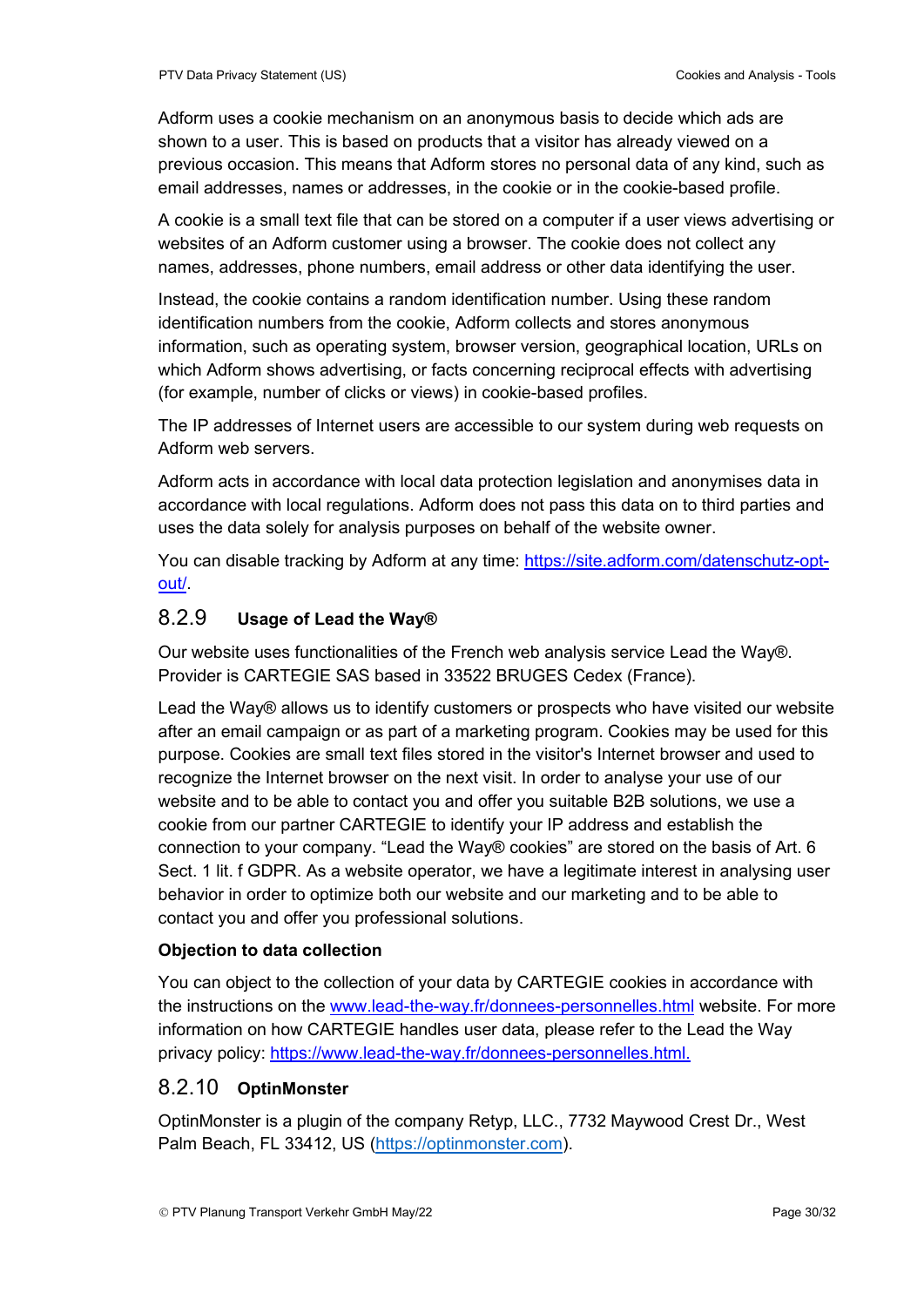This allows us to provide our visitors with additional offers via pop-up on our website, for example, to enable registration of the e-mail address in a newsletter or to point out actions. OptinMonster uses cookies for this purpose. Personal data is only collected through an active action of the customer (for example, the customer signs up for the newsletter via a popup). OptinMonster does not store the collected data on its own servers but forwards it to a PTV Group selected tool (Eloqua).

We have entered into an order processing contract with OptinMonster, in which we oblige OptinMonster to protect your data in accordance with the applicable provisions of the GDPR. Details on the handling of the customer's personal data by OptinMonster are described in more detail in OptinMonster's privacy policy [\(https://optinmonster.com/privacy/\)](https://optinmonster.com/privacy/).

# 8.2.11 **Hotjar**

Our websites use the web analytics service "Hotjar" for usage analysis. The provider of the tool is Hotjar Ltd, Level 2, St Julians Business Centre, 3, Elia Zammit Street, St Julians STJ 1000, Malta, Europe. The hosting of the provider takes place within the EU. By using this tool we have the possibility to statistically analyse visitor data and to adapt our website and offers to our customers. (Privacy policy of the provider: Hotiar - Privacy [Policy\)](https://www.hotjar.com/legal/policies/privacy/)

With this tool, movements on the websites on which Hotjar is used can be tracked (socalled heat maps). For example, it is possible to see how far users scroll and how often they click on which buttons. Furthermore, with the help of the tool it is also possible to obtain feedback directly from the users of the website. Most importantly, Hotjar's services can improve the functionality of the Hotjar-based website by making it more user-friendly and easier to use for end users.

When collecting feedback via Hotjar, you have the opportunity to send us a comment about your satisfaction with the functionality of our website, and no personally identifiable information is requested. Should you nevertheless enter personal data in the input window provided, this may become accessible to our employees. By storing the feedback, this voluntarily transmitted data can be processed; the legal basis for the processing is the consent you gave when entering the data (Art. 6 Sect. 1 Sent. 1 lit. a DSGVO. The consent can be revoked at any time with effect for the future, a deletion of the data transmitted in this form takes place at regular intervals. In order to also make this unintentional data processing compliant with the GDPR, we have concluded an order processing agreement with the provider.

When using this tool, we pay particular attention to the protection of your personal data and deliberately do not make use of the provider's Identify API, which would make it possible to identify users. For example, we can only track which buttons have been clicked, mouse movement history, how far scrolled, device screen size, device type and browser information, geographical location (country only) and preferred language to display our website. Areas of the websites in which personal data of you or third parties are displayed are automatically hidden by Hotjar and are therefore not traceable at any time. In order to exclude the possibility of direct personal references, IP addresses are only stored and processed anonymously; the user profile stored by Hotjar is also anonymised for this reason.